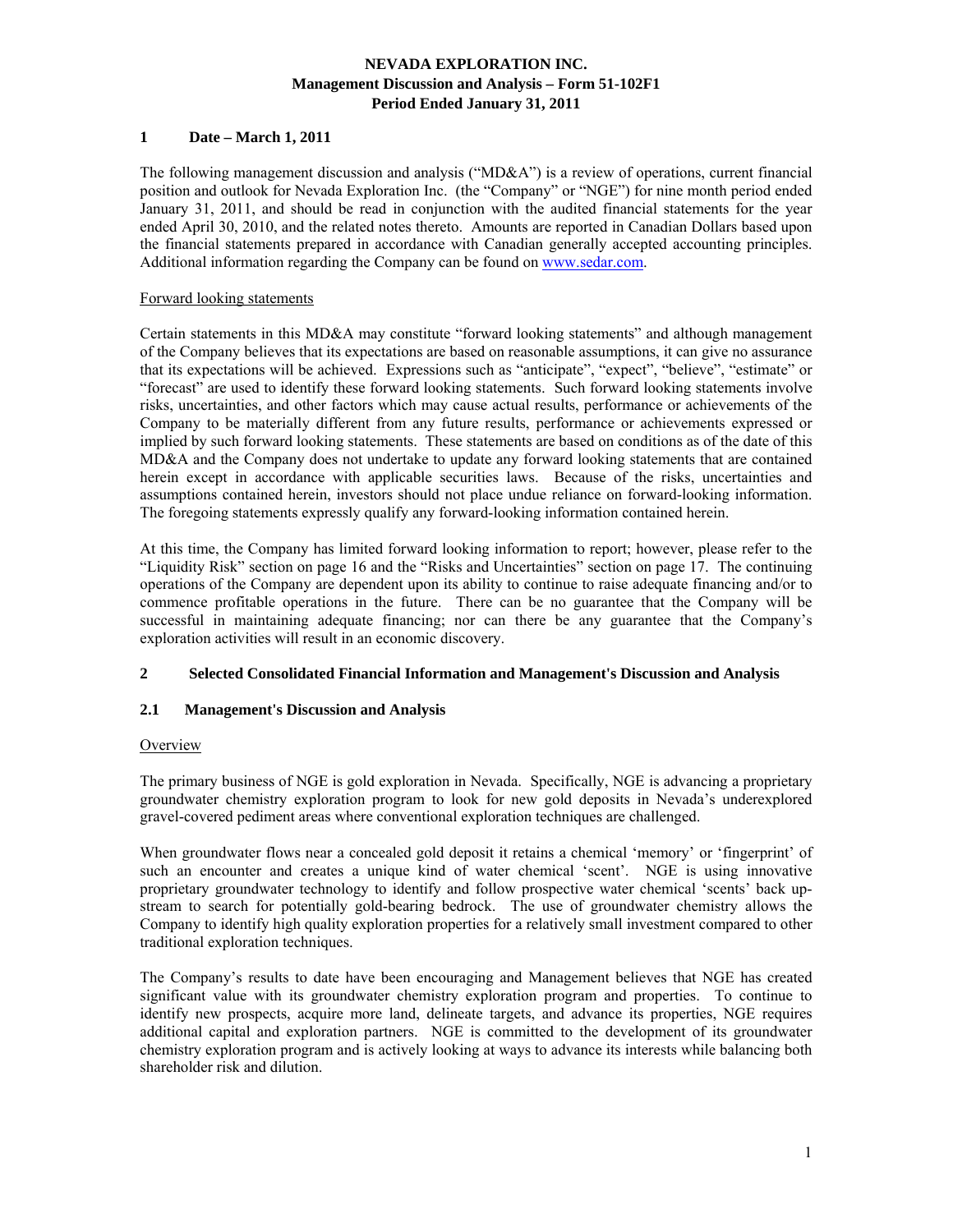Significant events for the nine month period ended January 31, 2011and through the date of this report are:

- 1. On June 7, 2010, Northgate Minerals Corp. ("Northgate") (TSX: NGX, NYSE Amex: NXG) and NGE announced the completion and execution of an Exploration and Option to Enter Joint Venture Agreement ("Agreement") on NGE's Awakening Gold Project ("Property"), in Humboldt County, Nevada. The Agreement grants Northgate the option to earn an initial 51% interest in the Property by spending \$4,100,000 in exploration and making additional cash payments totalling \$436,000 over five years. Northgate's exploration commitment in the first year is \$500,000. If Northgate completes the initial 51% earn-in, it may then earn an additional 14%, for a total of 65%, by completing a feasibility report on the Property.
- 2. On September 22, 2010, NGE announced the completion of a non-brokered private placement, pursuant to which, NGE issued 11,258,000 Units at a price of \$0.05 for total gross proceeds of \$562,900. Each Unit consisted of one common share and one-half of one non-transferable common share purchase warrant. Each whole warrant entitles the holder to purchase one common share at an exercise price of \$0.10 for a period of 12 months.
- 3. On October 4, 2010, NGE announced a new Phase I drilling program on the Shine Claims within the Awakening Project, north of the Sleeper Gold Mine in Humboldt County, Nevada. NGE has a mining lease and option to purchase agreement on the 15 Shine Claims from DIR Exploration, Inc. The Shine Claims lie within NGE's larger Awakening Project, the rest of which is currently being advanced by Northgate Minerals Corp. under an exploration and option to joint venture agreement. To date, NGE has completed project scale geological mapping, hydrogeochemistry, soil geochemistry, gravity geophysics, and air magnetic geophysics on the entire Awakening project. The combined dataset has delineated several compelling covered pediment targets on the Shine Claims. The goal of the drilling program is to test for hydrothermally altered and geochemically anomalous bedrock similar to that associated with the mineralization at the adjacent Sleeper Gold Mine. Drilling is now underway.
- 4. On October 28, 2010, NGE held its Annual General and Special Meeting. All business before the meeting was approved by shareholders, including re-electing NGE's directors, re-approving NGE's stock option plan, re-appointing NGE's auditor, and approving a shares for debt agreement.
- 5. On November 4, 2010, NGE announced the completion of a non-brokered private placement, pursuant to which, NGE issued 2,601,074 Units at a price of \$0.07 for total gross proceeds of \$182,075. Each Unit consisted of one common share and one-half of one non-transferable common share purchase warrant. Each whole warrant entitles the holder to purchase one common share at an exercise price of \$0.10 for a period of 12 months.
- 6. On February 23, 2011, NGE announced a non-brokered private placement offering of up to 15,000,000 Units at a price of \$0.08 per Unit for total gross proceeds of up to \$1,200,000. Each Unit will consist of one common share and one-half of one non-transferable common share purchase warrant. Each whole warrant will entitle the holder to purchase one common share at an exercise price of \$0.12 for a period of one year, subject to an accelerated expiry provision.

## Land Acquisition and Maintenance

The Company carefully evaluated the cost of land acquisition and yearly holding fees to insure that it only holds land with the highest exploration potential. When NGE decides that the results from groundwater sampling, soil geochemistry sampling, seismic surveys, gravity surveys, air magnetic surveys, and drilling indicate that certain lands are no longer prospective, NGE releases these lands. Conversely, when results indicate that certain other lands are worth acquiring, NGE acquires these lands.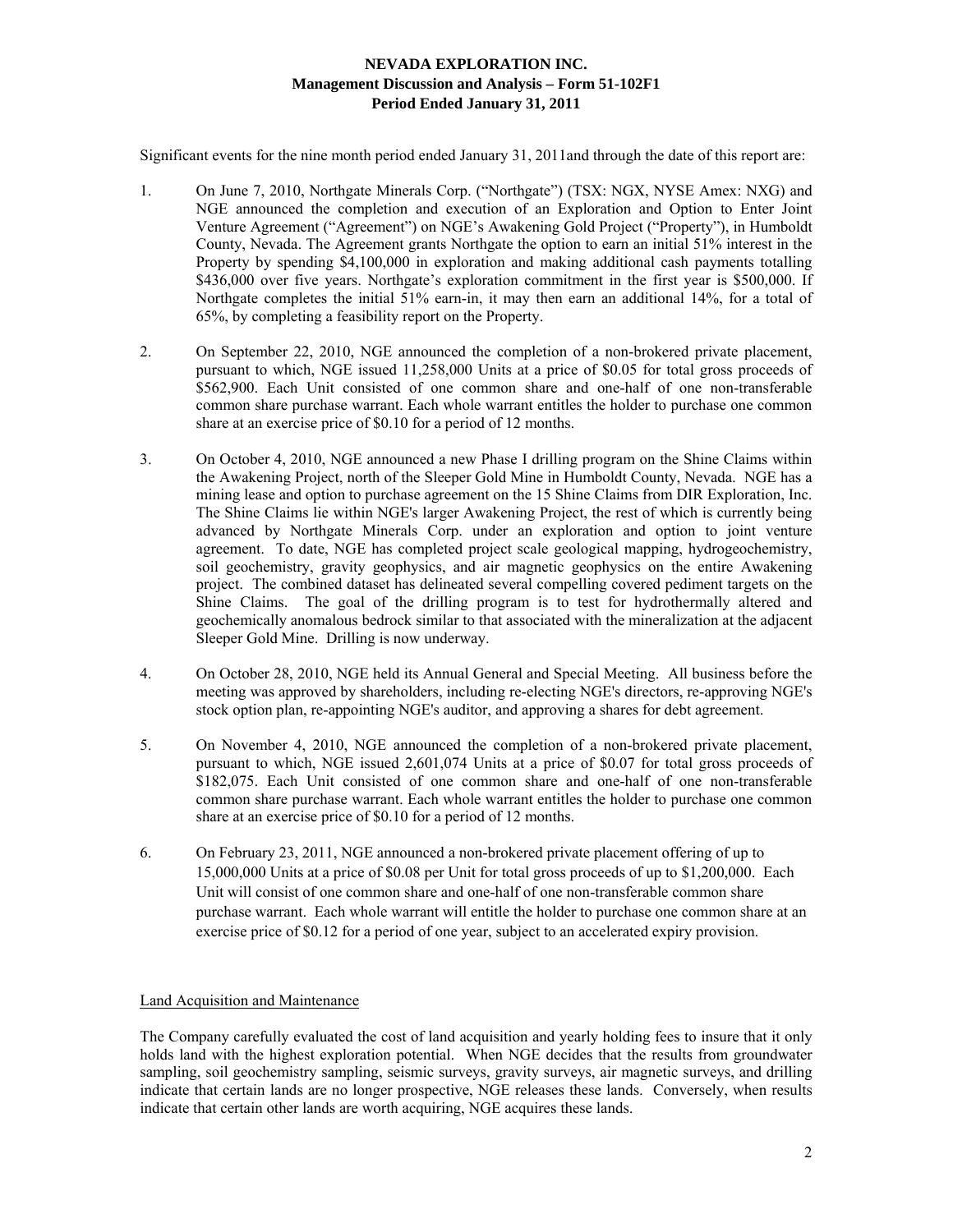| Project                | <b>NGE Claims</b> |               | OTHER*       | <b>Total</b>  |
|------------------------|-------------------|---------------|--------------|---------------|
|                        | <b>Claims</b>     | Area $(km^2)$ | Area $(km2)$ | Area $(km^2)$ |
| Fletcher Junction (FJ) | 117               | 9.6           | -            | 9.6           |
| Hot Pot(HP)            | 6                 | 0.4           | 8.8          | 9.2           |
| Bull Creek (BU)        | 264               | 21.9          |              | 21.9          |
| Awakening (AW)         | 432               | 35.9          | 1.2          | 37.1          |
| Sand Pass (SP)         | 145               | 12.0          | 9.4          | 21.4          |
| Rye Patch (RP)         | 126               | 10.0          | 0.8          | 10.8          |
| Jungo $(JU)$           | 156               | 13.0          |              | 13.0          |
| Kelly Creek (KC)       | 581               | 48.5          | 20.2         | 68.7          |
| Whiskey Flats (WF)     | 123               | 9.4           |              | 9.4           |
| <b>TOTAL</b>           | 1,950             | 160.7         | 40.4         | 201.1         |

As of March 1, 2011, NGE directly and indirectly holds 1,950 unpatented mining claims and other mineral interests in the following properties through its wholly owned US subsidiary, Pediment Gold LLC:

\*Leased private lands and claims on BLM land leased from third parties.

On March 1, 2010, the Nevada State Legislature approved an additional fee assessment for mining claims in Nevada. The amount of the fee varies from \$70 to \$195USD per claim. The fee is payable by June 1, 2011. The company is presently reviewing the applicability of the fee with its legal and other advisors to determine the effect of the fee on the Company.

## Exploration Risk Management Strategy

NGE manages exploration risk by focusing exploration resources in specific, planned stages on each property. If the results from one stage are positive, then NGE allocates funds to the next stage. If at any stage, results are negative, NGE drops the property from further consideration. NGE's staged exploration strategy manages risk and assures that properties showing positive results move aggressively through the exploration pipeline. As a result, NGE continually focuses exploration resources on the most prospective targets.

NGE's exploration stages include:

- − Groundwater Chemistry: NGE first uses its proprietary hydroprobe sampling technology to collect regularized groundwater samples across areas already shown to be prospective based on samples collected from existing springs and water wells. NGE uses the regularized groundwater chemistry samples to develop a computerized groundwater chemistry model of each target.
- Acquisition: NGE acquires the mineral rights covering prospective targets showing large areas of highly anomalous groundwater chemistry. If a target of exploration interest is on BLM land that is open to location (available), NGE locates mineral claims. If a target lies on private land, NGE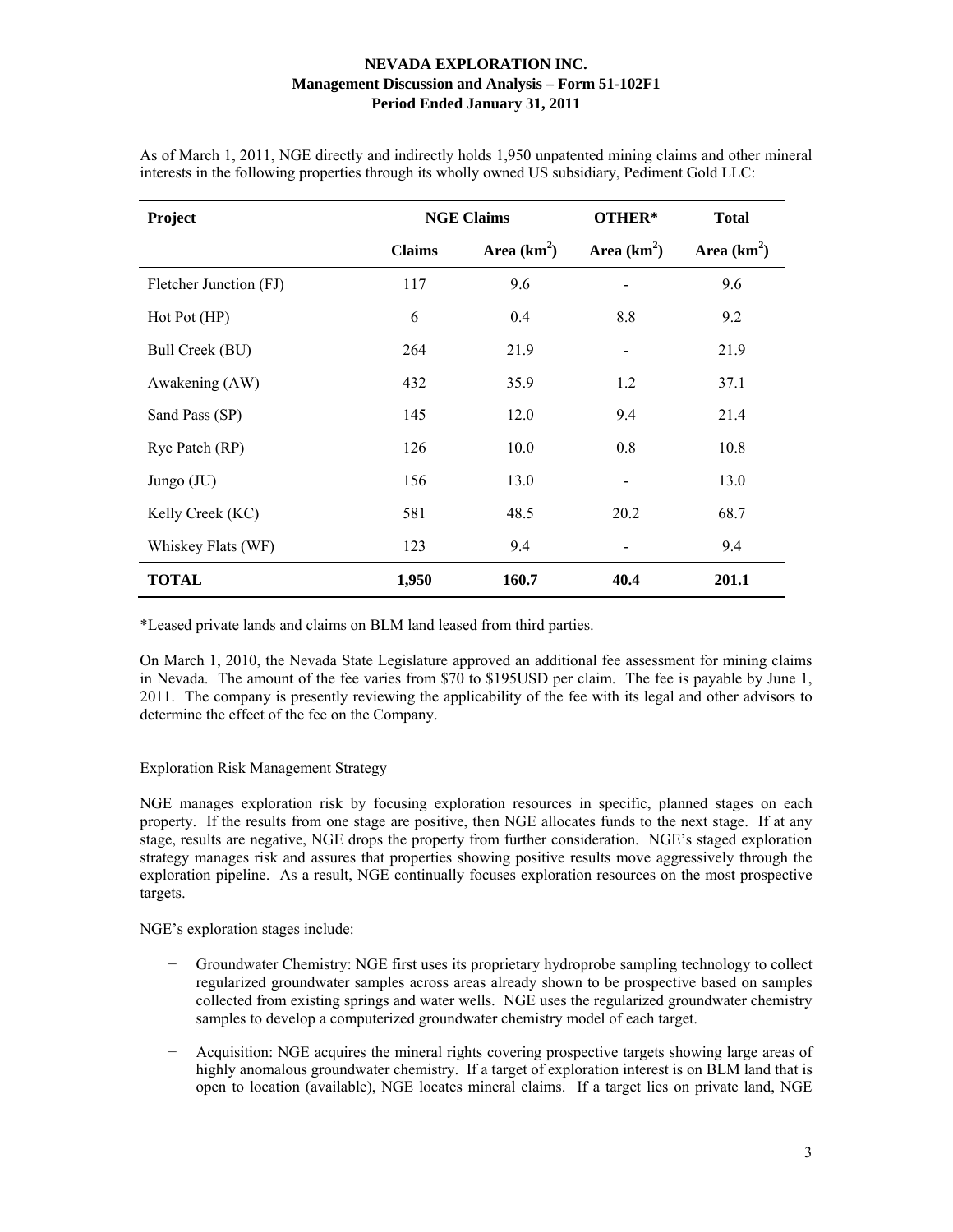completes a title review to determine mineral title ownership, and then endeavours to negotiate an agreement with the owner.

- Soil Geochemistry: NGE completes detailed soil sampling across areas demonstrating prospective groundwater chemistry to detect the possible vertical migration of gold and trace-elements from the underlying bedrock into the soils above. The use of soil geochemistry allows NGE to confirm the presences of anomalous levels of gold and other trace elements in an additional medium.
- Gravity Geophysics: NGE uses detailed gravity geophysics to provide valuable information about the depth to bedrock across a property. Gravity data can suggest areas of strong changes in the relief or composition of the underlying bedrock, which can be indicative of underlying fault zones and alteration that often control the location of gold mineralization.
- − Air Magnetics: NGE uses detailed air magnetic geophysics to provide information on the locations and types of rocks, fault zones, and hydrothermal alteration that generally accompany large gold deposits.
- Seismic Geophysics: NGE uses seismic geophysics, where appropriate, to identify deep-seated, steeply-dipping fault zones that can be projected into the near surface environment. Major, highangle structures are important since they provide a potential conduit or 'plumbing' system for potential gold-bearing, hydrothermal fluids to access near-surface areas and deposit gold.
- Drilling: where properties successfully pass through the above exploration stages, NGE uses drilling to test for: (1) shallow bedrock ( $\leq 1,000$ ft beneath the surface); (2) structures or faults in bedrock that may source potential mineralization; (3) bedrock that has been altered by hydrothermal fluids; (4) anomalous concentrations of gold and associated trace-elements in bedrock; and (5) sufficiently sized target to reasonably contain an economic resource. NGE evaluates drilling results based on these criteria to determine whether or not to continue to maintain each property and commit further exploration expenditures towards them.

## *Fletcher Junction (FJ)*

The Fletcher Junction Project is located in Mineral County, Nevada, approximately 30km southwest of Hawthorne, Nevada. The Company has a 100% interest in 117 claims (9.6km<sup>2</sup>) at the Fletcher Junction Project, subject to a 1.25% net smelter return royalty ("NSR") to Royal Gold, Inc.

On December 18, 2008, NGE announced the completion of a Phase I RC drill program at Fletcher Junction, and presented the detailed results that demonstrate how NGE used its groundwater chemistry exploration technology to discover a new, gold-bearing hydrothermal system in an otherwise blind, covered bedrock setting. Nine wide-spaced drill holes were completed to target depth, and all nine encountered altered bedrock that contained geochemically anomalous gold and gold-associated trace elements, as well as anomalous gold and trace-element groundwater chemistry. The bedrock, alteration, and the suite of goldassociated trace elements found at Fletcher Junction are similar to those found at the nearby Aurora mining district, noted for historic, high grade underground production.

While significant intervals of potentially ore grade mineralization were not encountered in the Phase I drilling, management believes that the results at Fletcher Junction are substantive in that they demonstrate how NGE has used its unique and proprietary groundwater exploration technique to discover a new goldbearing, hydrothermal system in a covered bedrock setting. The results to date at Fletcher Junction add value to NGE's other projects that were all identified using the same groundwater chemistry exploration technology, and they establish NGE as a source of quality exploration projects for potential Joint Venture partners.

NGE believes the first phase drill results at Fletcher Junction justify a much larger, Phase II drill program specifically designed to test the vertical fault zones believed to contain ore-grade gold mineralization that source the anomalous gold in groundwater, alluvium, quartz-boulders and bedrock at Fletcher Junction. In preparation for Phase II drilling, NGE is working with the US Forest Service on a new Plan of Operations.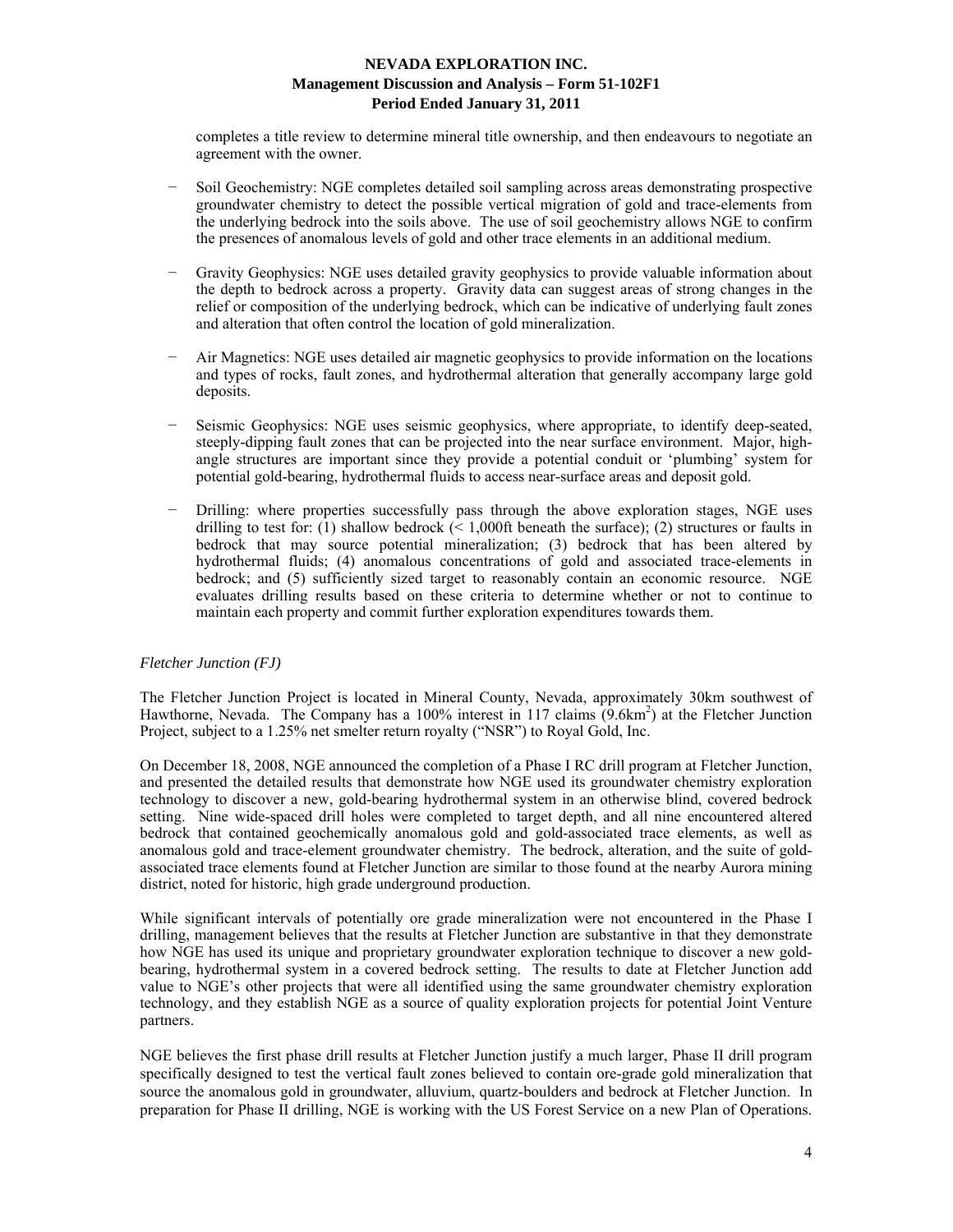During the 2009 and early 2010, NGE's biological and archaeological consultants completed the required surveys and have submitted their reports to the US Forest Service. NGE is now awaiting the US Forest Service's comments on the Plan of Operations.

On March 31, 2010 NGE completed a 253 page technical report that summarized all work completed on the property and began discussions with potential JV partners.

## *Hot Pot (HP)*

In 2004, NGE's regional reconnaissance groundwater sampling program identified an area of anomalous groundwater chemistry near Hot Pot in Humboldt County, Nevada, approximately 30km northwest of Battle Mountain, Nevada. Regional gravity data suggested that the Hot Pot area is underlain by a bedrock high was covered by a thin layer of sand & gravel.

On September 16, 2004, the Company entered into a 10 year Mining Lease Agreement on 8.8km<sup>2</sup> at Hot Pot Project, subject to a 3% NSR to the land owner. The Company also controls 6 claims at Hot Pot (50 hectares). The lands within the Mining Lease Agreement and the 6 claims are subject to a 1.25% NSR to Royal Gold, Inc.

In 2005, nine RC drill holes were completed at Hot Pot to depths ranging from 92m (300ft) to 190m (620ft) for a total of 1,195m (3,900ft). The widely-spaced, shallow holes confirmed bedrock to range in depth from 33m (110ft) to 112m (370ft). The bedrock was hydrothermally altered and contained anomalous gold and trace elements similar to that associated with the Lone Tree gold mine. The drilling also confirmed and enlarged the area of anomalous groundwater chemistry.

In 2007, NGE used its Hydroprobe equipment to complete a detailed groundwater chemistry survey at Hot Pot on a 400m (1/4 mi) grid. The resulting groundwater chemistry model showed highly anomalous gold and trace elements chemistry and further expanded the area of exploration interest. Additionally, in 2007, NGE completed two seismic geophysical lines, which identified several deep, north-trending, steeplydipping fault zones.

In 2008, NGE completed a detailed gravity geophysical survey, which successfully mapped the relative depth to the underlying bedrock by measuring the density contrast between 200m sampling points. The gravity survey delineated sharp changes in the slope of the bedrock that coincided with the fault zones identified by seismic geophysics.

In 2008, NGE completed 10 vertical, RC drill holes to test small segments of the steeply-dipping fault zones identified by the 2007 seismic and gravity geophysics. Three vertical holes were spaced 100m (330ft) apart on each of three lines. The holes ranged in depth from 50m (165ft) to 175m (575ft) for a total of 1,085m (3,565ft). The shallow drill holes encountered hydrothermally altered bedrock containing anomalous gold and trace elements. Deeper, angle drill holes designed to cross cut the areas where the steeply-dipping fault zones had been projected were planned, but the drilling contractor was unable to complete the program.

Also in 2008, an energy company, with business interests separate from NGE, started a deep test drill hole on the Hot Pot property. In exchange for NGE's seismic data, NGE was granted access to drill cuttings from the 1,372m (4,500ft) drill hole. Significantly, the deep drill hole encountered hydrothermally-altered, Paleozic Rocks underlying the Hot Pot Project. Hydrothermal alteration includes carbon re-mobilization, local bleaching, clay, de-calcification and secondary pyrite.

Although potentially economic quantities of gold mineralization have not yet been encountered at Hot Pot, drilling to date has been wide-spaced and could have easily missed the type of high-angle fault zones that control significant known gold mineralization elsewhere in the region. The widely-distributed, highly anomalous gold in groundwater together with the large area of hydrothermally-altered and geochemically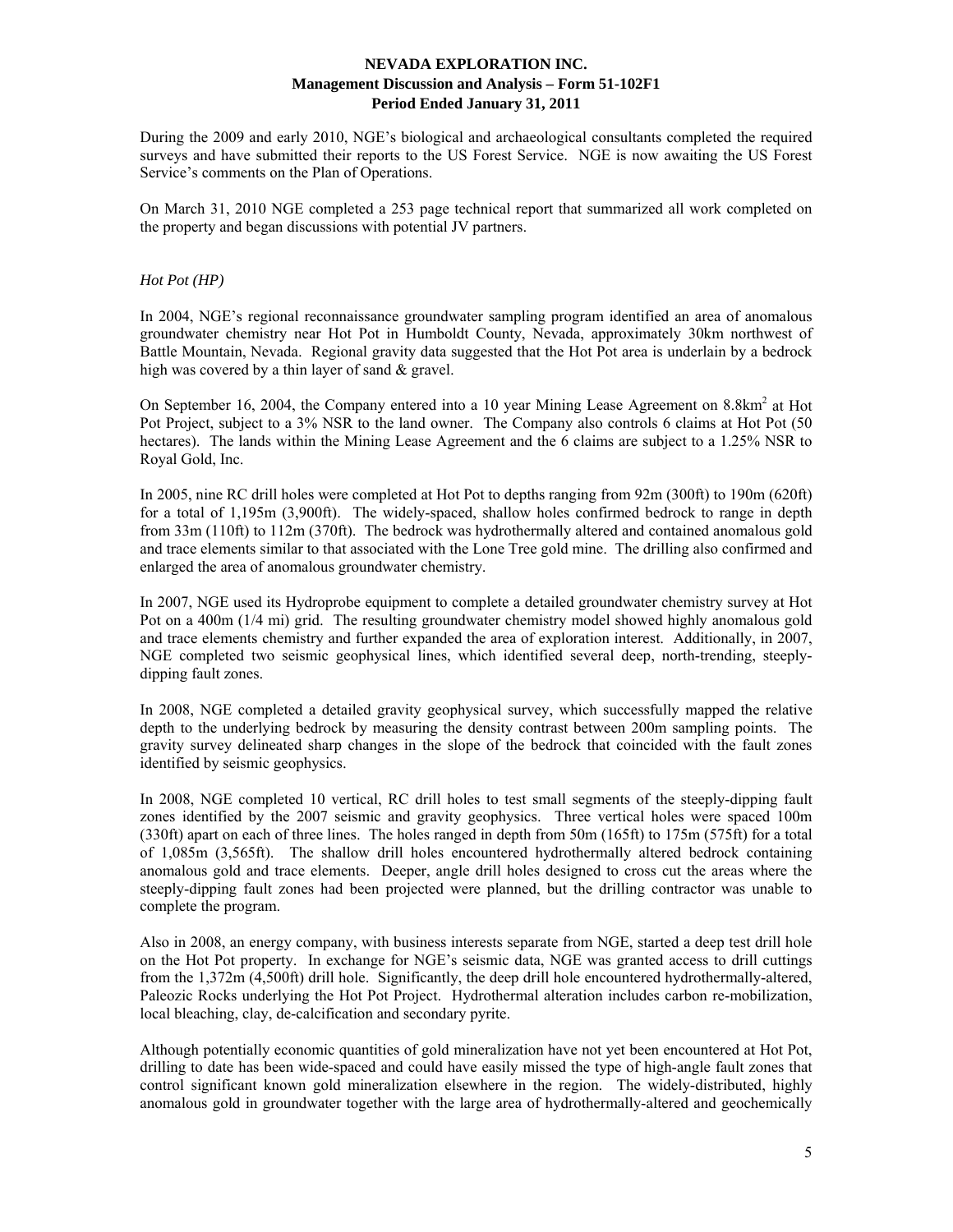anomalous bedrock strongly suggests that higher values for gold in bedrock than have been discovered to date may still be located nearby. The next step is more closely-spaced, shallow, vertical drill holes and/or deeper, angle holes targeted to intersect steeply-dipping, potentially ore-bearing fault zones and favourable bedrock units.

On June 4, 2009, the Company entered into an Exploration Agreement with International Enexco Ltd. ("Enexco") whereby Enexco can earn a 51% interest in the Hot Pot Property by drilling 6,000 meters (19,600ft) over three years, with the option to earn an additional 19%, for 70% total, by drilling another 3,000 meters (9,800ft) during the fourth year. On July 2, 2009, NGE announced that Enexco had begun drilling at Hot Pot.

On January 25, 2010, Enexco reported on its 2009 Hot Pot drilling program. In the news release, Enexco reported that they completed 3,462 metres of core drilling in 11 drill holes to develop stratigraphic information and to test for mineralized structures beneath the alluvial cover. The drilling successfully encountered weak but widespread anomalous gold values in all 11 holes across the 8.8-square-kilometre property. Enexco also reported that they engaged Doug McGibbon, an economic geologist with over 25 years of exploration experience in the Battle Mountain area and responsible for major discoveries at the Marigold and Pinson mines, to review the drilling results and the exploration data, and to put the Hot Pot property into regional context:

"Mr. McGibbon's study has confirmed that the hydrothermally altered and mineralized lithologies at Hot Pot are similar if not stratigraphically equivalent to those hosting orebodies at the Marigold mine. Although gold values only ranged up to 66 parts per billion, the mineralized zones encountered were up to 149 metres in length beneath overburden cover that was between 40 to 152 metres in all but two of the holes, with the spacing between holes still leaving sufficient room to host a significant gold deposit. Drilling also identified zones of oxidation to depths of 300 metres, significant intervals of brecciated material indicative of several major fault zones and an apparent horst block with similarities to the geologic setting at the Lone Tree mine. Structural analysis is currently under way, and additional geochemical and geophysical work are being considered to focus further drilling."

## *Bull Creek (BU)*

The Bull Creek Project is located in Humboldt County, Nevada, approximately 60km west-northwest of Winnemucca, Nevada. The Company has a 100% interest in 264 claims (21.9km<sup>2</sup>) at Bull Creek.

In 2008, NGE completed a detailed groundwater survey at Bull Creek to delineate the project's anomalous groundwater chemistry, and then completed a detailed soil sampling program to both verify and model the surface geochemistry above the prospective groundwater chemistry target. Later in 2008, to further develop the project's exploration model, NGE completed detailed gravity and airborne magnetic geophysical surveys to better understand the different rock types and possible fault zones concealed beneath the large expanse of sand and gravel covering the target. Also in 2008, as a final input to the Bull Creek exploration model, NGE completed seismic geophysics to test for deep-seated fault zones. NGE combined these data sets to develop the conceptual targets for Phase I drill testing.

In 2008, NGE completed a Phase I drilling program at Bull Creek specifically to test the concept that an undiscovered, potentially gold-bearing hydrothermal system is responsible for the anomalous gold and trace-elements discovered in the groundwater. NGE completed 18 RC drill holes at Bull Creek. The holes were spaced  $0.4 \text{km}$  ( $0.25 \text{mi}$ ) to  $1.6 \text{km}$  ( $1.0 \text{mi}$ ) apart across the  $41 \text{km}^2$  property, and the holes ranged in depth from 100m (300ft) to 300m (1,000ft). The drilling defined shallow bedrock along the eastern margin of the property, ranging in depth from 15m (50ft) to 100m (300ft).

On February 23, 2009, NGE announced completion of data reduction for its Phase I drill program at Bull Creek. The results showed several >200m (>650ft) intervals of hydrothermally altered and geochemically anomalous volcanic rock. The increase in alteration intensity and trace-elements geochemistry seen in the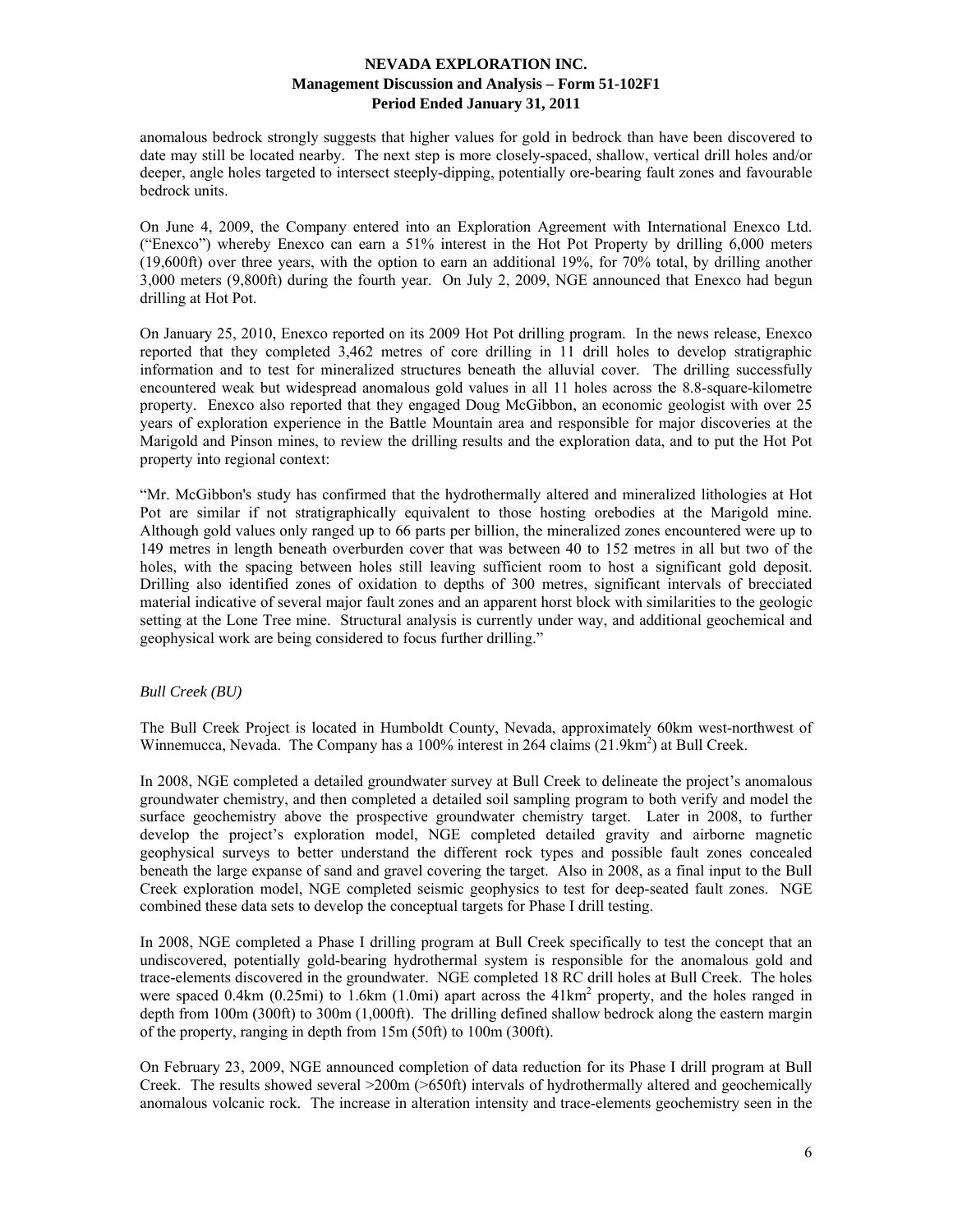wide-spaced drill holes moving from west to east across the eastern half of the property suggests NGE has discovered the edge of a significant new hydrothermal system of exploration significance. NGE believes additional drilling is warranted farther to the east, and this conclusion is also supported by the structural interpretation of the gravity and air magnetic geophysics. In 2009, NGE increased its claim position towards the east to cover the developing target.

The initial identification of anomalous groundwater chemistry at Bull Creek has resulted in a successful Concept Test: the discovery of a large area of hydrothermally-altered, shallow bedrock containing geochemically anomalous gold and gold-associated trace elements. These features of exploration significance are similar to those found at the nearby Sleeper Mine, which produced 1.7M ozs of gold and 1.9M ozs of silver from 1986 to 1996. These results further demonstrate how groundwater chemistry can efficiently and effectively reduce large, sand and gravel covered valley basins to discrete, highly prospective exploration targets deserving of more focused and intense exploration expenditures.

On June 30, 2010 NGE completed a 438 page technical report summarizing all work completed on the property. NGE believes that additional drilling is warranted at Bull Creek and has begun discussions with potential JV partners.

## *Awakening (AW)*

The Awakening Project is located in Humboldt County, Nevada, approximately 50km north-northwest of Winnemucca, Nevada, and directly north of the Sleeper Gold Mine. The Company has a 100% interest in 432 claims (35.9km<sup>2</sup>) at Awakening. On July 1, 2008, the Company entered into a Mining Lease agreement with DIR Exploration Inc. on 15 claims  $(1.2 \text{km}^2)$  that are subject to a 3% NSR.

The Awakening gold property is largely covered by syn- to post-mineral volcanic units and post-mineral alluvium and as a result, has seen little historic exploration activity. Projections of favourable lithology, structure, and alteration at regional, district and property scales suggest that potentially important goldsilver mineralization may be located within economic depths beneath the cover at Awakening.

In 2007 and 2008, NGE completed a detailed groundwater chemistry sampling program at Awakening. The groundwater samples contained high levels of gold and other trace elements in concentrations similar to those found at the adjacent Sleeper mine. During April and June, 2008, the Company's field crews completed soil sampling programs across the property and successfully confirmed the presence of anomalous gold and gold-related trace elements.

Also in 2008, NGE acquired approximately  $85 \text{km}^2$  (33mi<sup>2</sup>) of high quality gravity geophysics data and approximately 173  $\text{km}^2$  (67 m<sup>2</sup>) of air magnetic data. The gravity geophysical survey was collected to delineate depth to metasedimentary and granitic bedrock, potential thickness of preserved rhyolitic volcanic rocks, and the location and orientation of prominent lithologic offsets that might be indicative of major fault zones. The detailed air magnetic survey was completed to be used in conjunction with the gravity data to define magnetically anomalous volcanic lithologies and zones of hydrothermal and/or structural magnetite destruction that might be indicative of major fault zones and possible hydrothermal alteration.

The results of the geochemistry and geophysical programs combined to improve NGE's exploration model and demonstrated that Awakening is a compelling target. In 2008, NGE commenced a Phase I RC drilling program at the Awakening property but drilling was suspended due to drilling difficulties.

During 2009, NGE completed detailed geologic mapping at a scale of 1:10,000 in the northern-most Slumbering Hills along the eastern edge of Awakening.

In March, 2010, the Company completed a 258 page technical report summarizing all work completed on the property and began discussions with potential JV partners.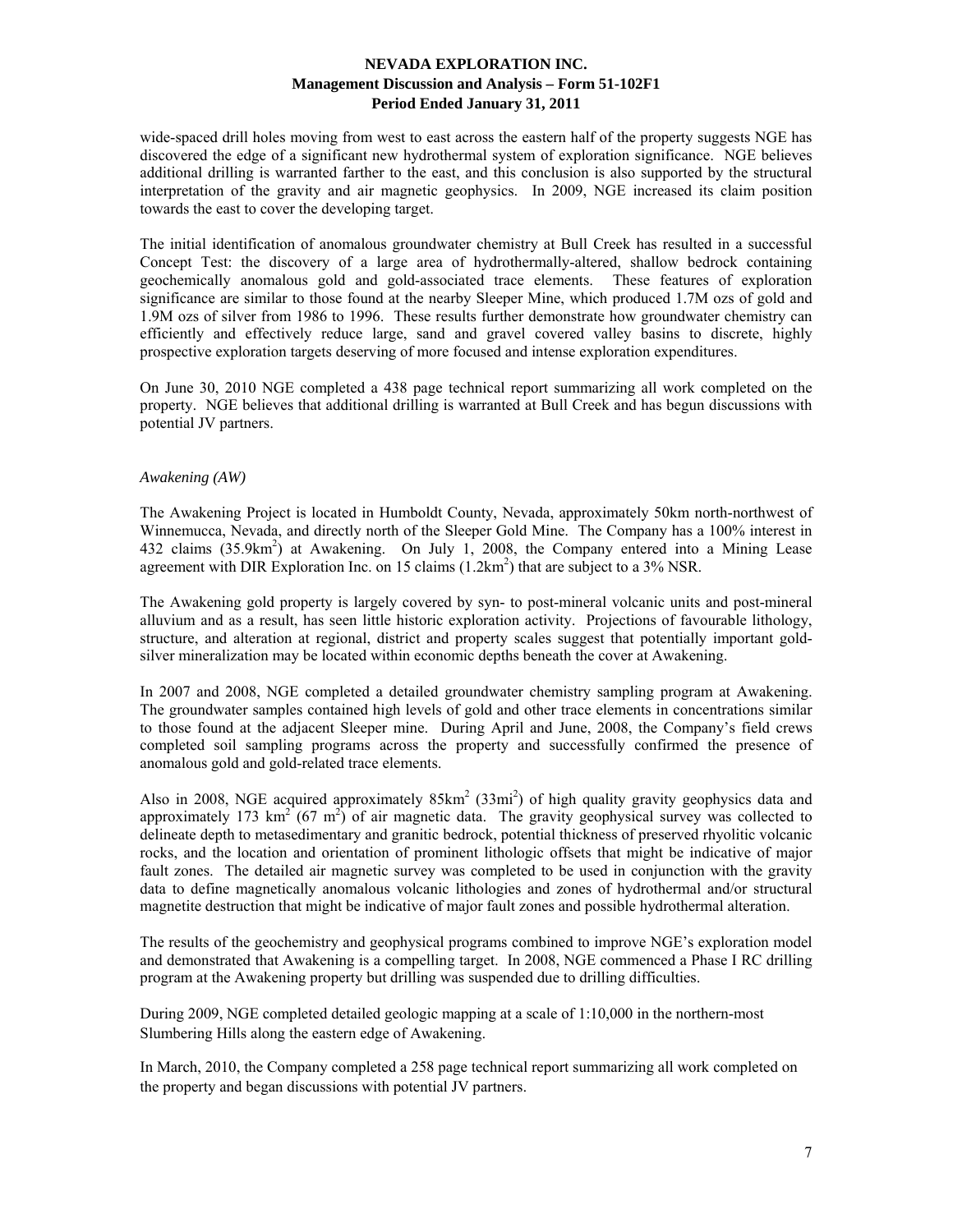On June 7, 2010, Northgate Minerals Corp. ("Northgate") (TSX: NGX, NYSE Amex: NXG) and NGE announced the completion and execution of an Exploration and Option to Enter Joint Venture Agreement ("Agreement") on NGE's Awakening Gold Project ("Property"), in Humboldt County, Nevada. The Agreement grants Northgate the option to earn an initial 51% interest in the Property by spending \$4,100,000 in exploration and making additional cash payments totaling \$436,000 over five years. Northgate's exploration commitment in the first year is \$500,000. If Northgate completes the initial 51% earn-in, it may then earn an additional 14%, for a total of 65%, by completing a feasibility report on the Property.

On October 4, 2010, NGE announced a new Phase I drilling program on the Shine Claims within the Awakening Project, north of the Sleeper Gold Mine in Humboldt County, Nevada. NGE has a mining lease and option to purchase agreement on the 15 Shine Claims from DIR Exploration, Inc. The Shine Claims lie within NGE's larger Awakening Project, the rest of which is currently being advanced by Northgate Minerals Corp. under an exploration and option to joint venture agreement. To date, NGE has completed project scale geological mapping, hydrogeochemistry, soil geochemistry, gravity geophysics, and air magnetic geophysics on the entire Awakening project. The combined dataset has delineated several compelling covered pediment targets on the Shine Claims. The goal of the drilling program is to test for hydrothermally altered and geochemically anomalous bedrock similar to that associated with the mineralization at the adjacent Sleeper Gold Mine. Drilling has finished and NGE is now preparing the drilling samples for assay.

## *Sand Pass (SP)*

The Sand Pass Project is located in Humboldt County, Nevada, approximately 10km north of Winnemucca, Nevada. The Company has a 100% interest in 145 claims (12.0km<sup>2</sup>) at Sand Pass, and on July 10, 2008, the Company entered into a Mining Lease agreement for another 9.4km<sup>2</sup> with multiple parties, subject to a 2% NSR payable to the private landholders.

Similar to NGE's other properties, Sand Pass is covered by syn- to post-mineral volcanic units and postmineral alluvium, and as a result, the area has seen very limited historic exploration activity. Based on the projections of favourable lithology, structure and alteration present at the regional, district and property scales, NGE believes the project has the potential to contain gold-silver mineralization within economic depths beneath the cover.

During 2007 and 2008, NGE completed both groundwater and soil geochemistry sampling programs across Sand Pass and identified geochemical indications of potential gold mineralization. Following up on the successful geochemistry programs, in 2008, NGE completed detailed, district-scale gravity and air magnetic geophysical surveys also with positive results. NGE is now preparing a detailed technical report summarizing all work completed on the property. NGE will begin discussions with potential JV partners upon the completion of the technical report.

#### *Winnemucca Mountain (WM)*

The Winnemucca Mountain Project is located in Humboldt County, Nevada, approximately 5 km west of Winnemucca, Nevada. While the results to date at the Project have been encouraging, the Company has decided to focus its resources on its other projects. During the period ended January 31, 2011, the Company abandoned its Winnemucca Mountain Project claims, resulting in a charge to operations of \$140,546.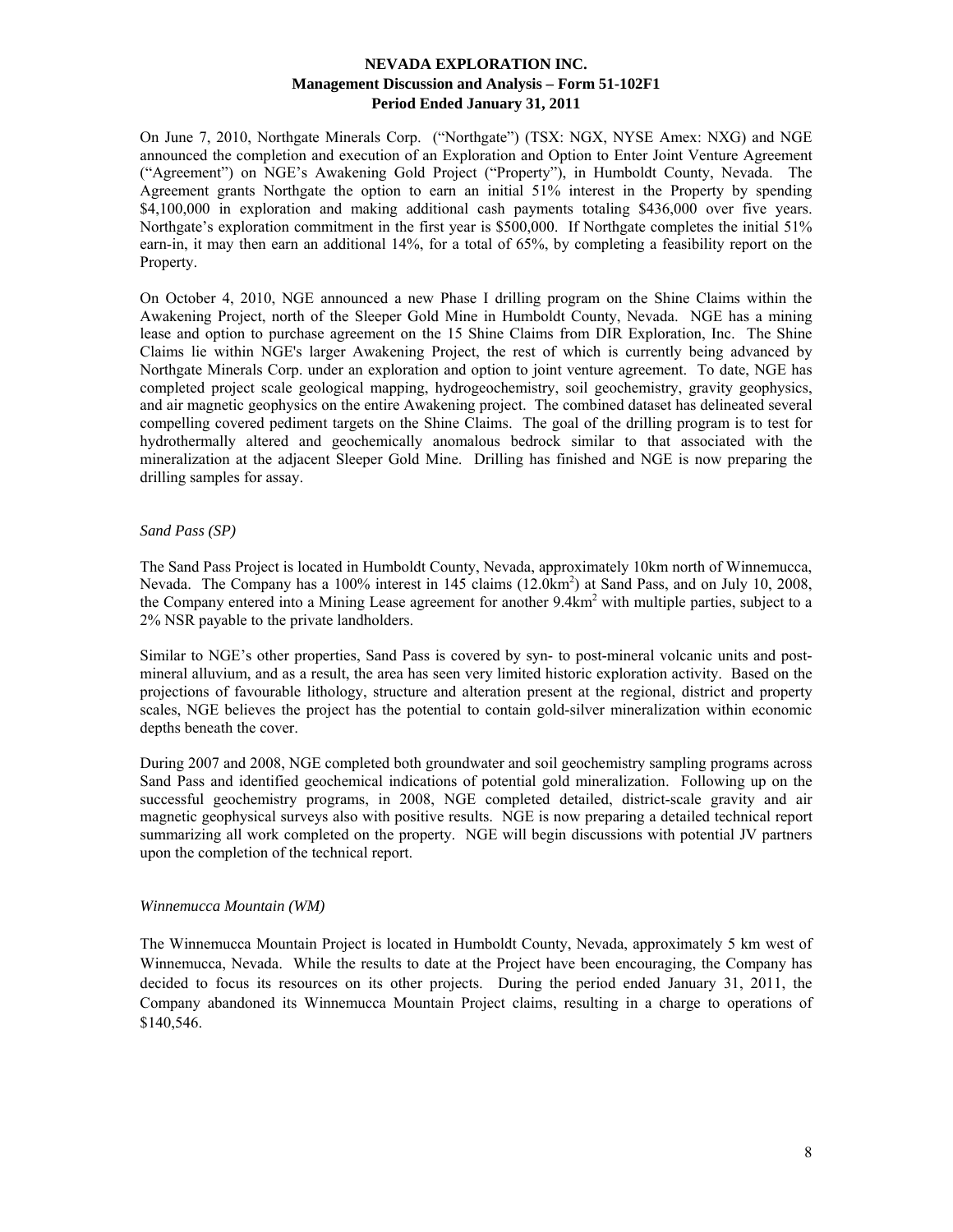## *Rye Patch (RP)*

The Rye Patch Project is located in Pershing County, Nevada, approximately 30km northeast of Lovelock, Nevada. The Company has a 100% interest in 126 claims (10.0km<sup>2</sup>) at Rye Patch. On May 22, 2008, the Company entered into a Mining Lease Agreement on another 65 hectares with a private party, subject to a 2.0% NSR; and on July 21, 2008, the Company entered into a Mining Lease Agreement on an additional 16 hectares from another private party, also subject to a 2.0% NSR payable to a private landholder.

While the Rye Patch gold property is along the same West Humbolt Range structural trend responsible for both past and present producing gold mines, NGE's property has seen no historic exploration activity because it is largely covered by syn- to post-mineral volcanic units and post-mineral alluvium. NGE's projections of favorable lithology, structure and alteration at the regional, district and property scales suggest that potentially important gold-silver mineralization may be located within economic depths beneath the cover at Rye Patch.

In 2007, NGE collected and analyzed groundwater samples across the project area and identified geochemical patterns that provided direct indications of potential, covered gold mineralization. In 2008, NGE collected soil samples that confirmed the presence of anomalous concentrations of gold and goldrelated trace elements in soils. In 2008, NGE completed a detailed, district-scale air magnetic geophysical survey, and in 2010, NGE completed a detailed gravity survey as well. NGE has systematically advanced the Rye Patch target through its staged exploration program and the combined datasets have delineated several compelling drill targets. NGE is presently preparing a detailed technical report summarizing all work completed on the property. NGE will begin discussions with potential JV partners upon the completion of the technical report.

## *Jungo (JU)*

The Jungo Project is located in both Humboldt and Pershing Counties, Nevada, approximately 60km west of Winnemucca, Nevada. The Company has a 100% interest in 156 claims (13.0km<sup>2</sup>) at Jungo. The Jungo property is largely covered by syn- to post-mineral volcanic units and post-mineral alluvium and has seen no historic exploration activity. NGE identified the Jungo target as part of its ongoing reconnaissance groundwater sampling program. NGE has completed additional groundwater sampling and examined the regional, district, and property scale lithology, structure and alteration, and NGE believes the results suggest favorable geology beneath the property and the potential for mineralization within economic depths.

In 2008, NGE completed detailed, district-scale gravity and air magnetic geophysical surveys. NGE mapped the geology of bedrock exposures along the range front in May, 2010, and is now completing a detailed technical report summarizing all work completed to date. NGE will begin discussions with potential JV partners upon the completion of the technical report.

## *Dunphy (DU)*

The Dunphy Project is located in Eureka County, Nevada, approximately 40 km east of Battle Mountain, Nevada. While the results to date at the Project have been encouraging, the Company has decided to focus its resources on its other projects. During the period ended January 31, 2011, the Company abandoned its Dunphy Project claims, resulting in a charge to operations of \$96,839.

## Kelly Creek (KC)

The Kelly Creek Project is located in Humboldt County, Nevada, approximately 40km north-northwest of Battle Mountain, Nevada. The Company has a 100% interest in 581 claims (48.5km<sup>2</sup>) at Kelly Creek. On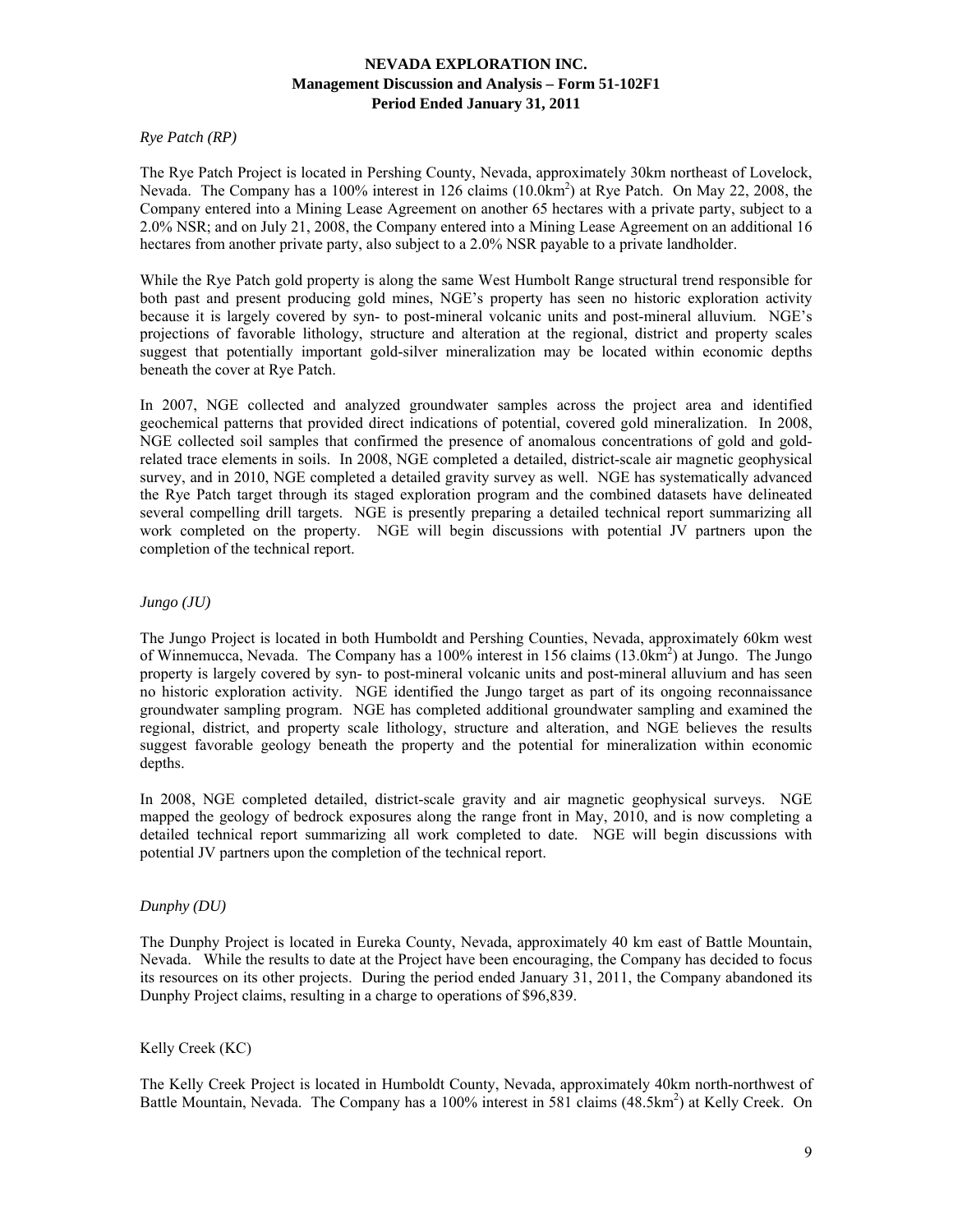October 13, 2009, the Company entered into a Mining Lease and Option to Purchase Agreement with Genesis Gold Corporation ("Genesis") to acquire a 100% interest of Genesis's Hot Pot Claims, which consist of 254 unpatented mineral claims  $(20.2 \text{km}^2)$ . Under the Agreement, the Company is the Operator and has the option to purchase 100% of the Genesis claims for USD\$1,500,000, subject to a 1.5% Net Smelter Return Royalty ("Royalty"). The Company also has the option to purchase one half of the royalty (0.75%) for USD\$750,000.

The Kelly Creek project area is located in the prolific Kelly Creek Basin, between multi-million ounce gold deposits on the north (Twin Creeks, Getchell, Turquoise Ridge and Pinson) and south (Lone Tree, Marigold, Converse, Trenton Canyon and Copper Canyon). With the addition of Genesis's Hot Pot claims, NGE is now one of the largest property holders in the Kelly Creek Basin, along with Newmont Mining Corporation, which controls the majority of the alternating sections. However, despite its close proximity to world class gold deposits, the Kelly Creek project area has seen very limited historic exploration activity because the Basin's bedrock is largely covered by syn- to post-mineral volcanic units and post-mineral alluvium.

During 2007 and 2008, NGE completed a large scale reconnaissance groundwater sampling program across the Kelly Creek Basin and successfully delineated a significant area of geochemical anomalous groundwater chemistry similar to that surrounding the adjacent gold mines. A detailed district-scale gravity geophysical survey was completed in 2010 with positive results confirming the presence of shallow bedrock over the large area.

NGE believes the groundwater chemistry and gravity geophysics collected to date, as well as the favorable regional, district and property scale lithology, structure and alteration, indicate a strong potential for covered gold mineralization beneath the Kelly Creek project area. NGE expects the next phases of work at Kelly Creek to include detailed air magnetic geophysics, additional groundwater sampling, and seismic geophysics.

## *Whiskey Flats (WF)*

The Whiskey Flats Project is located in Mineral County, Nevada, approximately 20km south of Hawthorne, Nevada. The Company has a 100% interest in 123 claims (9.4km<sup>2</sup>) at Whiskey Flats.

The Whiskey Flat property is largely covered by syn- to post-mineral volcanic units and post-mineral alluvium and has seen no historic exploration activity. Projections of favorable lithology, structure and alteration at regional, district and property scales suggest that potentially important gold-silver mineralization may be located within economic depths beneath the cover. In 2008, NGE completed a preliminary groundwater sampling program across the property and the results show anomalous concentrations of gold and other trace elements, which NGE considers to be a good indication of potential covered gold mineralization. In 2009, NGE completed a detailed, district-scale air magnetic geophysical survey. NGE expects the next phases of work at Whiskey Flats to include gravity geophysics and geologic mapping along the adjacent exposed bedrock.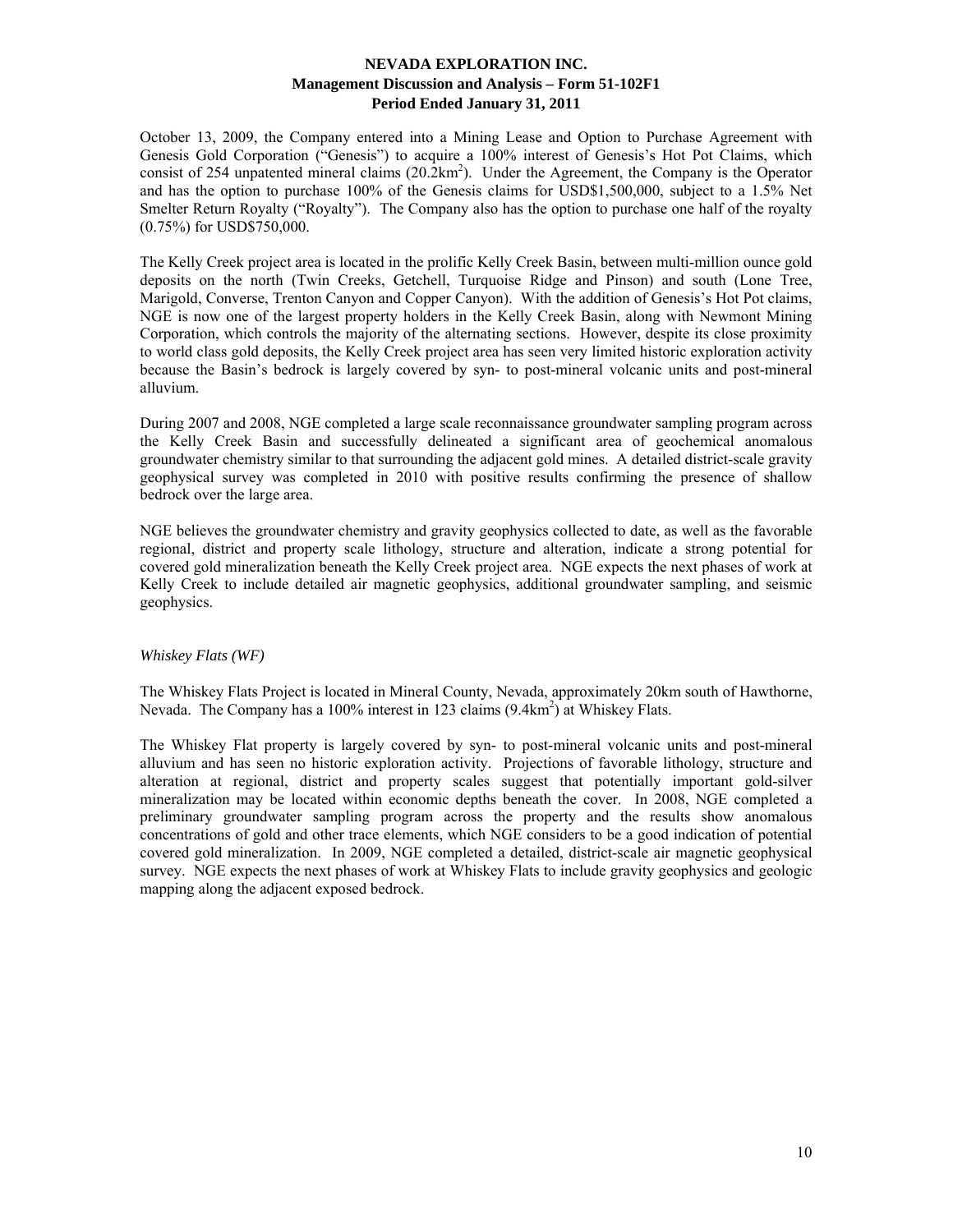# *Summary of Project Work Completed to Date*

To date, NGE has completed: detailed groundwater chemistry sampling on all nine (9) properties; detailed soil chemistry on five (5) properties; detailed air magnetic geophysics on six (6) properties; detailed gravity geophysics on seven (7) properties; and Phase I drilling on three (3) properties. The Company's management believes the results to date at each of the properties are encouraging and justify additional exploration expenditures. The table below summarizes the completion dates for the referenced work.

| <b>PROPERTY</b>   | Water            | Soil             | Air              | <b>Gravity</b> | <b>Phase I</b>  |
|-------------------|------------------|------------------|------------------|----------------|-----------------|
|                   | <b>Chemistry</b> | <b>Chemistry</b> | <b>Magnetics</b> |                | <b>Drilling</b> |
| Fletcher Junction | 2005             |                  |                  |                | 2008            |
| Hot Pot           | 2007             | 2007             |                  | 2008           | 2008            |
| <b>Bull Creek</b> | 2008             | 2008             | 2008             | 2008           | 2008            |
| Awakening         | 2008             | 2008             | 2008             | 2008           |                 |
| Sand Pass         | 2007             | 2008             | 2008             | 2008           |                 |
| Rye Patch         | 2007             | 2008             | 2008             | 2010           |                 |
| Jungo             | 2008             |                  | 2008             | 2008           |                 |
| Kelly Creek       | 2007             |                  |                  | 2010           |                 |
| Whiskey Flats     | 2008             |                  | 2009             |                |                 |
| <b>TOTAL</b>      | 9                | 5                | 6                | 7              | 3               |

For a summary of NGE's property expenditures to date, please refer to Note 4 in the associated financial statements.

## Summary of Quarterly Results

The following table sets out selected unaudited financial information, presented in Canadian dollars and prepared in accordance with generally accepted accounting principles in Canada, for each of the last eight quarters. The information contained herein is drawn from interim financial statements of the Company for each of the aforementioned eight quarters.

|                       | 2011              | 2010       | 2010         | 2010       |
|-----------------------|-------------------|------------|--------------|------------|
| <b>Quarter Ending</b> | <b>January 31</b> | October 31 | July 31      | April 30   |
| Revenue               | 30,811<br>S       | 12.508     | 45,178<br>\$ | 3,177<br>S |
| Working Capital       | 36,964            | 152,102    | 38,806       | 59,704     |
| Expenses              | 489,151           | 283,931    | 205,438      | 445,987    |
| Net Loss              | (458, 340)        | (271, 423) | (383, 391)   | (410,375)  |
| Net Loss (per Share)  | (0.01)            | (0.00)     | (0.00)       | (0.01)     |

|                              | 2010              | 2009       | 2009       | 2009       |
|------------------------------|-------------------|------------|------------|------------|
| <b>Quarter Ending</b>        | <b>January 31</b> | October 31 | July 31    | April 30   |
| Revenue                      | 121<br>S          | 5,370<br>S | 2.470<br>S | 15,255     |
| Working Capital (Deficiency) | 275,053           | 176,375    | (147, 413) | 75,864     |
| Expenses                     | 440,931           | 510,042    | 308,983    | 125,060    |
| Net Loss                     | (440, 810)        | (504, 178) | (319, 428) | (109, 805) |
| Net Loss (per Share)         | (0.01)            | (0.01)     | (0.01)     | (0.03)     |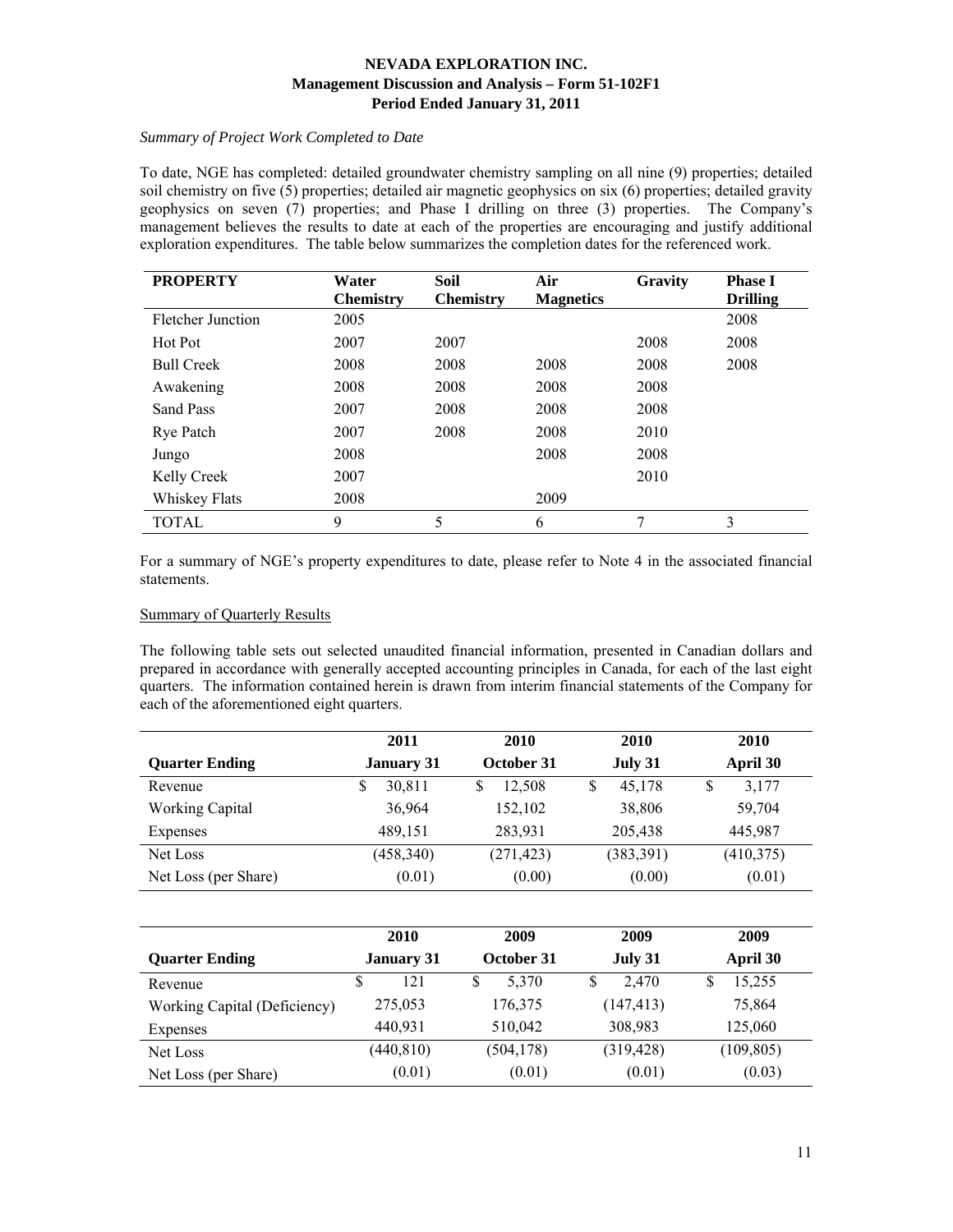### Results of Operations

#### *Revenue*

NGE generated \$29,527 of revenue in the period ending January 31, 2011, from consulting activities. The Company continues to expend its resources searching for and advancing properties that may contain economic resources that would allow the Company to option or sell its interests, or to set up profitable mining operations.

## *Operating Expenses*

During the nine month period ending January 31, 2011, NGE's expenses were \$978,520, compared to \$1,259,904 for the nine month period ending January 31, 2010. The decrease was due to decreased stockbased compensation.

Office expenses during the nine month period ending January 31, 2011, were \$46,306, compared to \$64,702 for the nine month period ending January 31, 2010.

Professional fees, consulting, and investor relations costs during the nine month period ending January 31, 2011, were \$170,884, compared to \$157,818 for the nine month period ending January 31, 2010.

Rent costs for the nine month period ending January 31, 2011, were \$50,188, compared to \$75,914 for the nine month period ending January 31, 2010. The decrease was due to the Company subletting a portion of its Nevada offices.

Salaries and related expenses during the nine month period ending January 31, 2011 were \$314,483, compared to \$372,297 for the nine month January 31, 2010. The decrease was partially due to the weakening of the US dollar.

The total stock-based compensation expense for nine month period ending January 31, 2011, was \$293,719, compared to \$454,037 for the nine month period ending January 31, 2010. Stock-based compensation expense during the nine month period ending January 31, 2011 consists of both the fair value of options granted during the year and options granted in prior years that vested during the nine month period ended.

Travel costs for the nine month period ending January 31, 2011, were \$3,880 compared to \$13,399 for the nine month period ending January 31, 2010.

#### Assets & Liabilities

The Company's long term debt as at January 31, 2011, is \$40,183 compared to \$59,583 at April 30, 2010. The long term debt consists of loans for one vehicle and one backhoe. During the year ended April 30, 2010, NGE sold four vehicles and some drilling equipment.

Deposits for land reclamation also add to the Company's asset base. Deposits as at January 31, 2011, are \$57,987. These deposits (bonds) are required by the U.S Bureau of Land Management (BLM) and US Forest Service (USFS) to ensure that reclamation and clean-up work on NGE's properties will be completed to the satisfaction of the BLM and the USFS. NGE has completed all required BLM reclamation work to date, including dirt-work and seeding, and has to wait for vegetation to regrow before 100% of the bonds will be released. Several roads remain un-reclaimed on USFS lands at NGE's Fletcher Junction property pending a new permit application, while all other reclamation has been completed.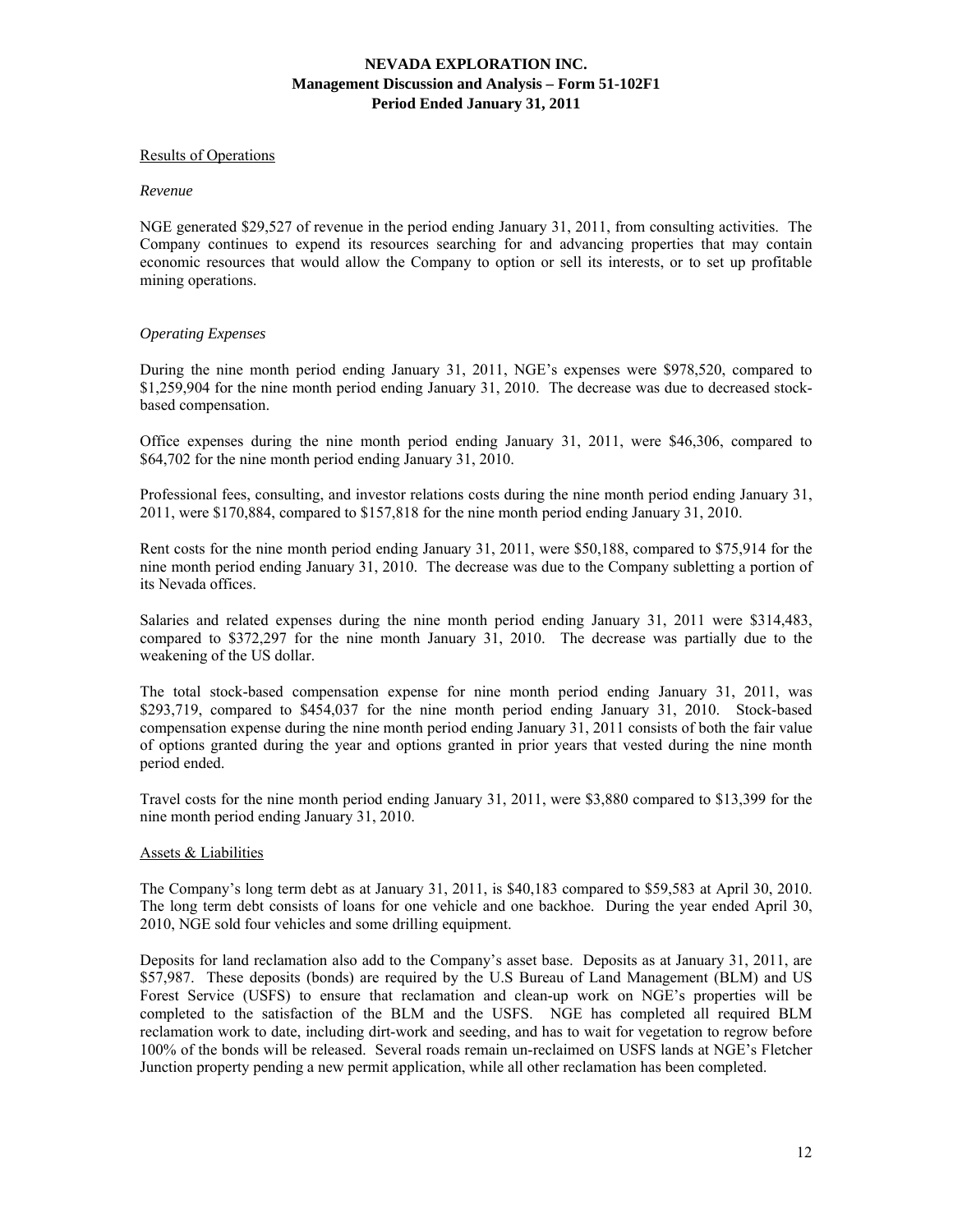## Liquidity and Capital Resources

The Company has financed its operations primarily through the issuance of common shares. The Company continues to seek capital through various means including the issuance of equity and/or debt.

The financial statements have been prepared on a going concern basis which assumes that the Company will be able to realize its assets and discharge its liabilities in the normal course of business for the foreseeable future. The continuing operations of the Company are dependent upon its ability to continue to raise adequate financing.

|                 | January 31,<br>2011 | April 30,<br>2010 |  |
|-----------------|---------------------|-------------------|--|
| Working capital | 36,964              | 59,704            |  |
| Deficit         | (9,704,311)         | (8,591,157)       |  |

Net cash used in operating activities for the nine month period ending January 31, 2011 was \$421,417 compared to net cash used of \$742,401 during the nine month period ending January 31, 2010 and consists primarily of the operating loss, stock-based compensation, write-off of mineral properties and changes in non-cash working capital items.

Net cash used in investing activities for the nine month period ending January 31, 2011 was \$242,183 compared to net cash used of \$496,855 during the nine month period ending January 31, 2010. The difference is due to decreased mineral property expenditures during the period ended January 31, 2011.

Net cash provided by financing activities for the nine month period ending January 31, 2011 was \$698,330 compared to net cash provided of \$1,411,307 during the nine month period ending January 31, 2010. The difference is attributable to decreased financings during the period ended January 31, 2011.

## Capital Resources

During the period ended January 31, 2011 the Company:

- i) completed a non-brokered private placement by issuing 11,258,000 Units at a price of \$0.05 for total gross proceeds of \$562,900. Each unit consists of one common share and one-half of one non-transferable common share purchase warrant. Each whole warrant entitles the holder to purchase one common share at a price of \$0.10 for a period of 12 months. Fair value allocated in connection to these warrants was \$80,775. In connection with the private placement, the Company:
	- a) paid cash share issuance costs of \$21,647.
	- b) issued 56,000 agent warrants with a fair value of \$1,089
- ii) issued 50,00 common shares in connection with a Lease and Option to Purchase Agreement with Genesis Gold Corporation on the HP claims in Humboldt Country, Nevada (Note 4).
- iii) completed a non-brokered private placement by issuing 2,601,074 Units at a price of \$0.07 for total gross proceeds of \$182,075. Each unit consists of one common share and one-half of one non-transferable common share purchase warrant. Each whole warrant entitles the holder to purchase one common share at a price of \$0.10 for a period of 12 months. Fair value allocated in connection to these warrants was \$29,068. In connection with the private placement, the Company:
	- a) paid cash share issuance costs of \$3,898; and
	- b) issued 7,500 agent warrants with a fair value of \$285.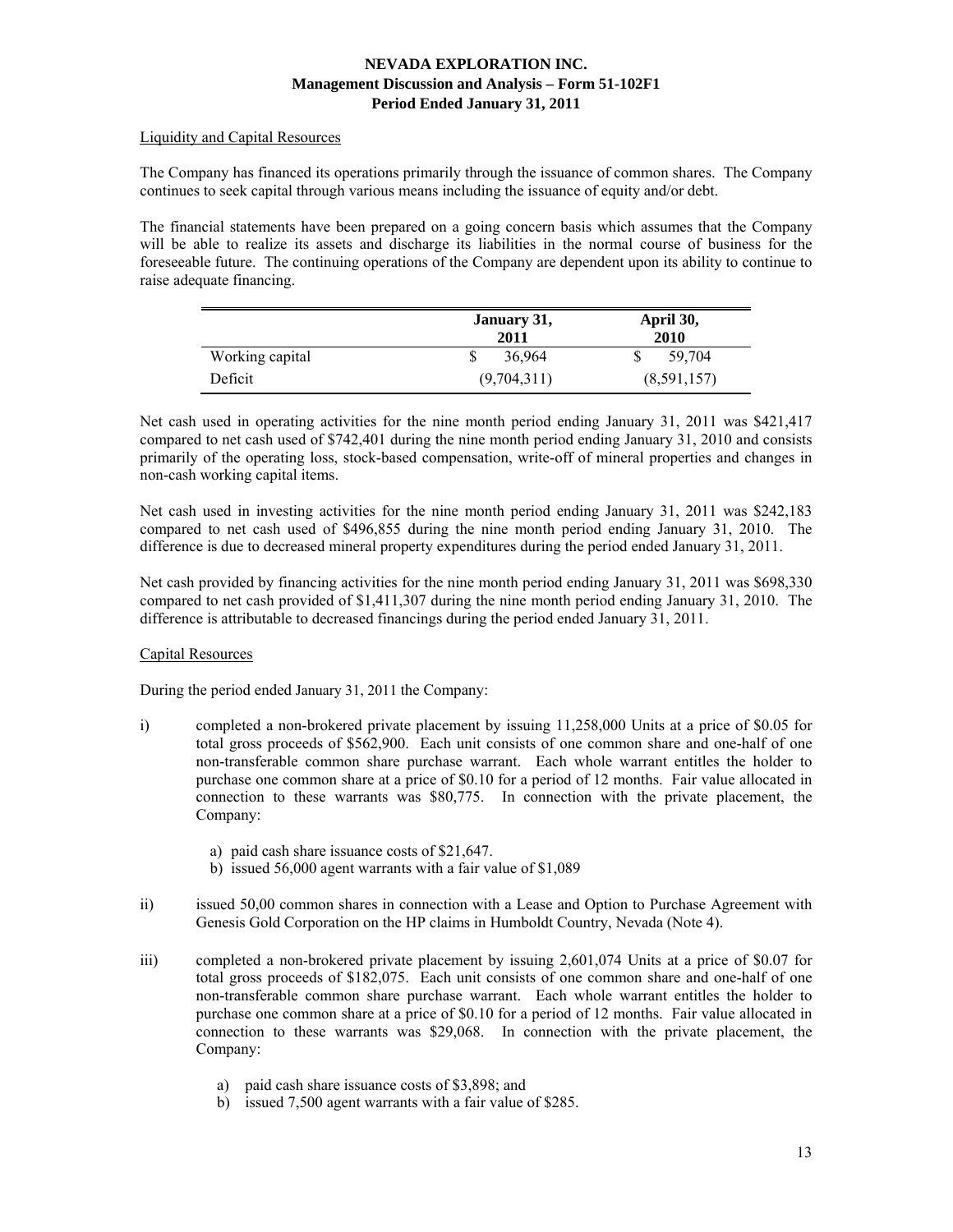iv) Issued 532,000 common shares at \$0.05 to reimburse a firm in which an officer and director of the Company is a partner for \$26,600 accounting services rendered in the ordinary course of business.

#### Off Balance Sheet Arrangements

As at January 31, 2011, NGE had no off balance sheet arrangements such as guaranteed contracts, contingent interests in assets transferred to an entity, derivative instrument obligations or any instruments that could trigger financing, market or credit risk to NGE.

#### Transactions with Related Parties

During the period ended January 31, 2011, the Company:

- i) paid or accrued \$262,989 (USD\$256,500) (2010 \$279,602 (USD\$256,600)) in management fees, recorded as salaries, to officers and directors of the Company.
- ii) paid or accrued \$41,667 (2010 \$49,409) in professional fees to a firm in which an officer and director of the Company is a partner.

As at January 31, 2011:

- i) loans receivable include an amount of \$100,111 (April 30, 2010 \$96,077) receivable from two officers and directors of the Company. The loans receivable are guaranteed by 2,100,000 common shares of the Company that are currently being held in trust. To date loans receivable includes interest of approximately \$29,136, \$3,636 of which was accrued during the period ended January 31, 2011.
- ii) accounts payable and accrued liabilities included:
	- a) an amount of \$27,603 due to a firm in which an officer and director of the company is a partner.
	- b) An amount of \$133,360 (USD\$133,160) due to officers and directors of the company for salary payable.

These transactions were in the normal course of operations and were measured at the exchange value, which represented the amount of consideration established and agreed to by the related parties.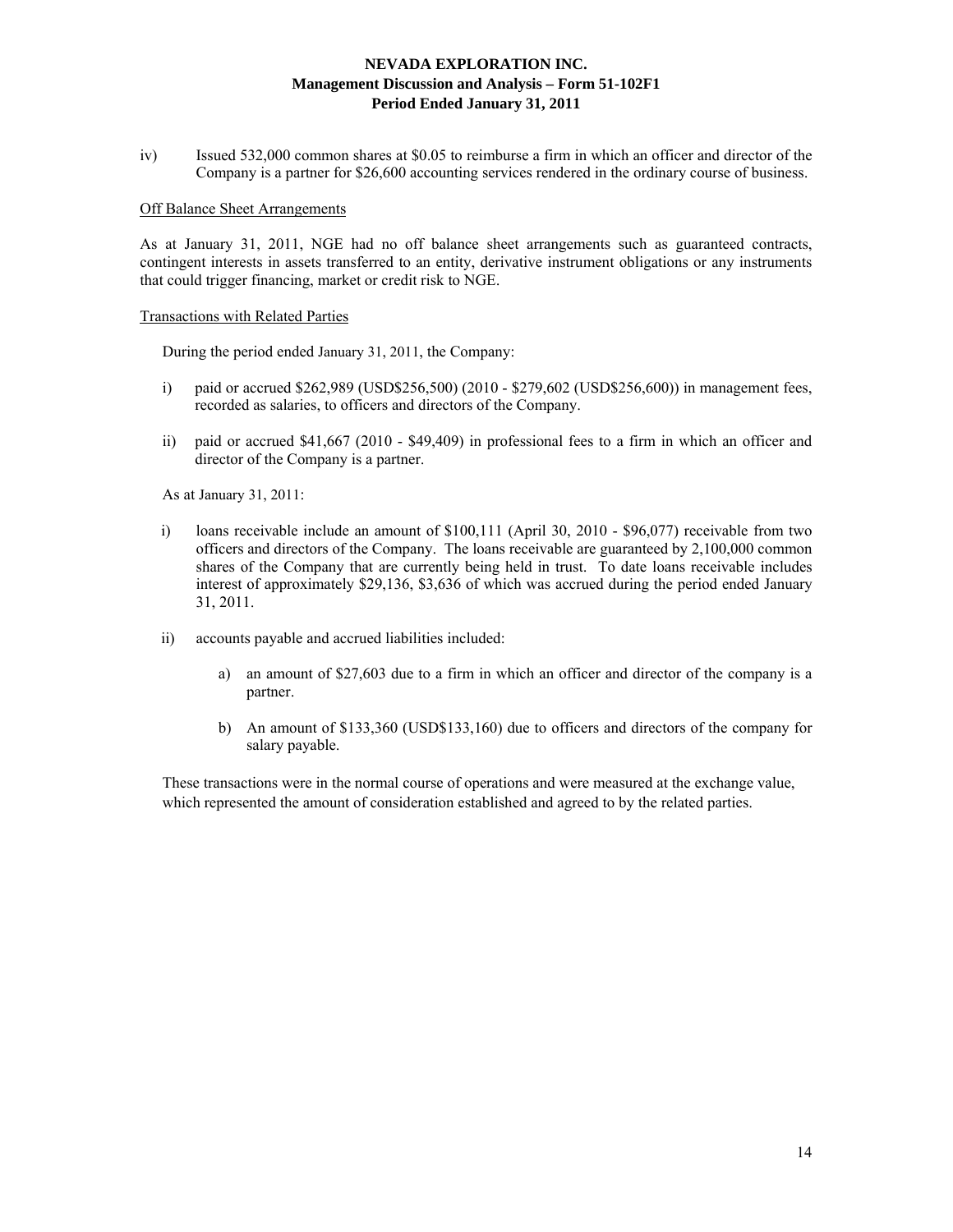# Disclosure of Outstanding Share Data

|                      | <b>Number</b><br>of Shares | <b>Exercise</b><br><b>Price</b> | <b>Expiry Date</b> |
|----------------------|----------------------------|---------------------------------|--------------------|
|                      |                            |                                 |                    |
| <b>Stock options</b> | 200,000                    | \$0.60                          | March 9, 2012      |
|                      | 400,000                    | 0.15                            | March 9, 2012      |
|                      | 500,000                    | 0.60                            | April 23, 2012     |
|                      | 150,000                    | 0.95                            | June 8, 2012       |
|                      | 200,000                    | 0.15                            | June 8, 2012       |
|                      | 150,000                    | 1.00                            | June 11, 2012      |
|                      | 200,000                    | 1.00                            | March 4, 2013      |
|                      | 750,000                    | 0.15                            | March 4, 2013      |
|                      | 200,000                    | 0.15                            | June 13, 2013      |
|                      | 1,300,000                  | 0.16                            | September 30, 2014 |
|                      | 600,000                    | 0.17                            | November 17, 2014  |
|                      | 3,100,000                  | 0.10                            | December 31, 2015  |
| Warrants             | 4,019,481                  | 0.10                            | August 20, 2011    |
|                      | 6,639,356                  | 0.10                            | September 2, 2011  |
|                      | 1,670,200                  | 0.22                            | May 19, 2011       |
|                      | 4,154,000                  | 0.10                            | August 26, 2011    |
|                      | 1,531,000                  | 0.10                            | September 23, 2011 |
|                      | 1,308,037                  | 0.10                            | November 5, 2011   |

As at March 1, 2011, the Company has 97,307,851 common shares issued and outstanding and has the following stock options and warrants outstanding: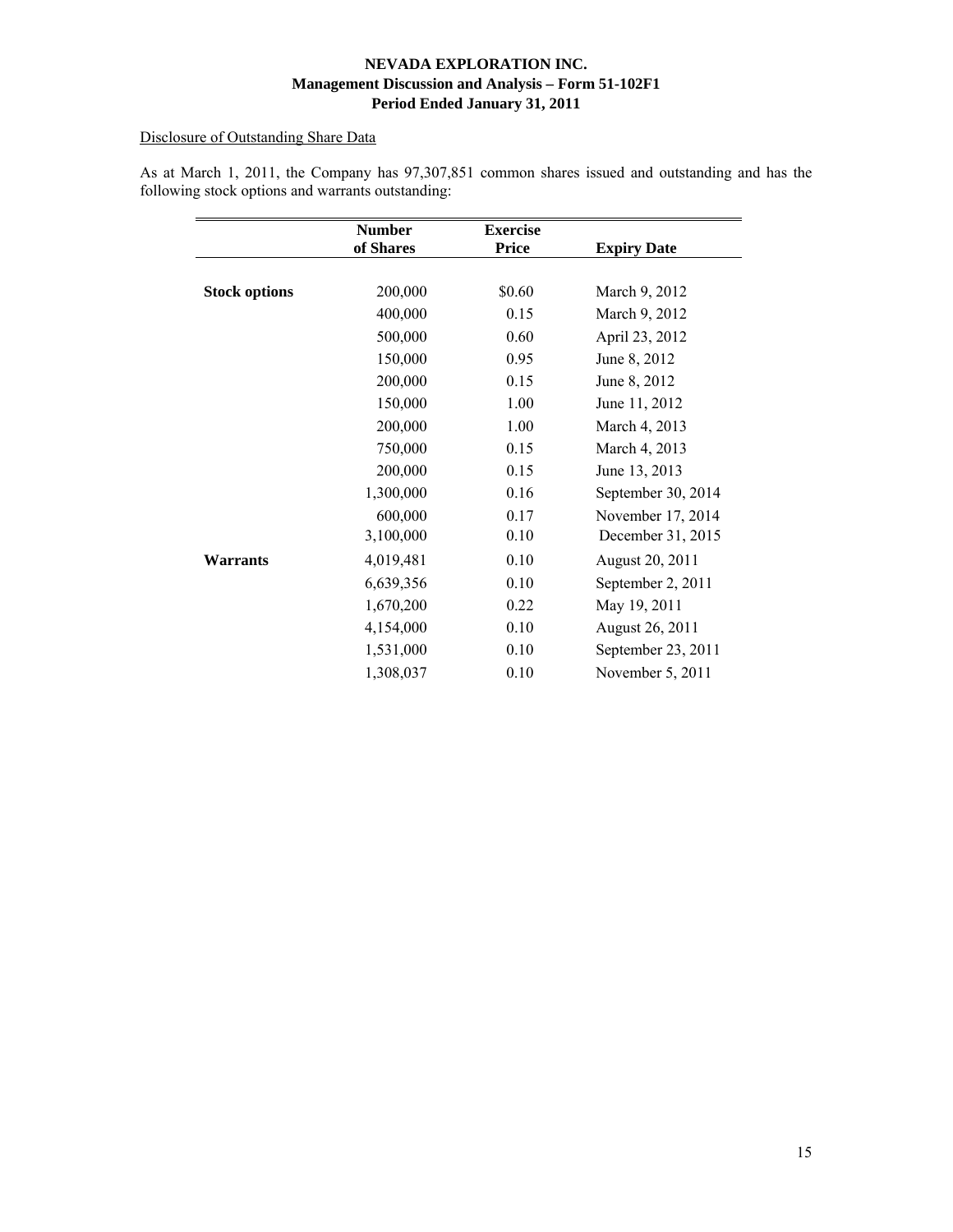## Financial Instruments and Other Instruments

### *Risk Management Policies*

The Company is exposed to risk due to the nature of its financial instruments. Risk management is the responsibility of management and the Company did not use derivative instruments.

## *Fair Value*

The Company estimates the fair value of its financial instruments based on current interest rates, market value and pricing of financial instruments with comparable terms. Unless otherwise indicated, the carrying value of these financial instruments approximates their fair market value because of the near maturity of those instruments.

As at January 31, 2011, the carrying amount of current financial assets and liabilities approximated the fair value because of the near maturity of those instruments and the carrying value of term deposits and the long-term debt is considered to approximate fair value since it bears interest at current rates for similar types of borrowing arrangements or investments.

The Company has implemented the following classifications:

− Cash and cash equivalents and deposits are classified as held-for-trading and any period change in fair value is recorded through net income.

## *Credit Risk and Interest Rate Risk*

Unless otherwise noted, it is management's opinion that the Company is not exposed to significant interest or credit risk arising from these financial instruments

## *Liquidity Risk*

Liquidity risk is the risk that the Company will not be able to meet its financial obligations as they fall due. The Company manages liquidity risk through the management of its capital structure and financial leverage. It also manages liquidity risk by continuously monitoring actual and projected cash flows. The Board of Directors reviews and approves the Company's operating and capital budgets, as well as any material transactions out of the normal course of business.

As at January 31, 2011, the Company was holding cash of \$89,983 and current liabilities of \$224,806. As a result of the limited cash and no significant revenue, the Company is exposed to liquidity risk and remains reliant on the Company's ability to complete equity financings in order to continue its exploration activities, maintain its properties, and generally continue as a going concern.

#### *Foreign Exchange*

The Company is exposed to financial risk arising from fluctuations in foreign exchange rates and the degree of volatility of these rates. A significant portion of the Company's expenses is denominated in US dollars. Consequently, certain assets, liabilities and operating expenses are exposed to currency fluctuations. The Company does not use derivative instruments to reduce its exposure to foreign currency risk.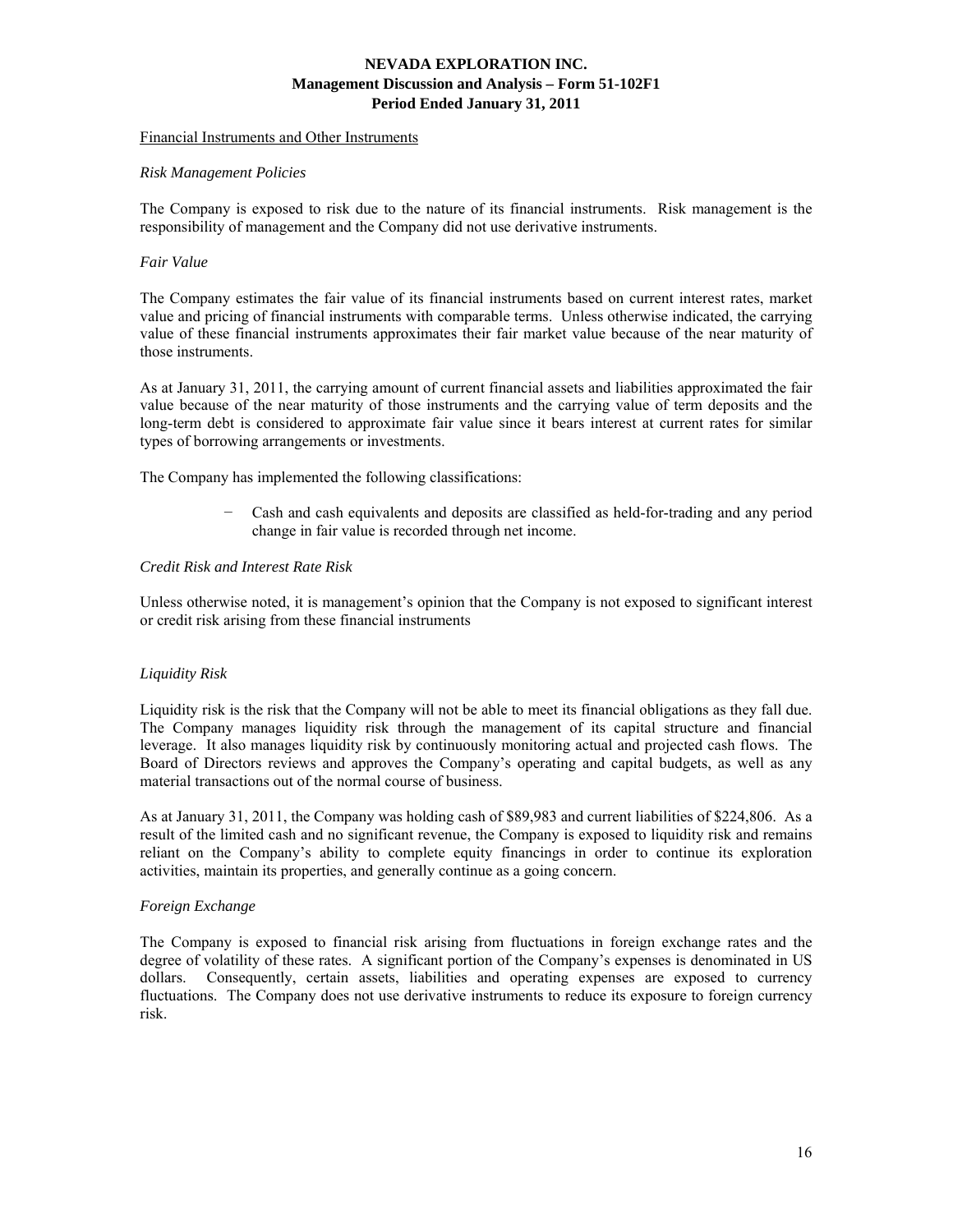As at January 31, 2011, the Company is exposed to currency risk through the following assets and liabilities denominated in US dollars:

|                                          | \$US       |
|------------------------------------------|------------|
| Cash and cash equivalents                | 62,250     |
| Accounts receivable                      | 49,300     |
| Loans receivable                         | 106,752    |
| Prepaid expenses and other               | 15,478     |
| Deposits and bonds                       | 57,900     |
| Accounts payable and accrued liabilities | (142, 779) |
| Long term debt                           | (40, 123)  |

#### *Net Exposure*

Based on the above net exposures as at the period ended January 31, 2011, and assuming that all other variables remain constant, a 10% change in the value of the US dollar against the Canadian dollar would result in an increase of \$11,153 in the loss from operations.

#### Capital Disclosures

The Company's objectives when managing capital are: to safeguard its ability to continue as a going concern; and to have sufficient capital to be able to fund the exploration and development of its mineral properties and acquisition of other mineral resources, for the benefit of its shareholders.

The Company is dependent on equity funding and when necessary, raises capital through the issuance of equity instruments, primarily comprised of common shares and incentive stock options. In the management of capital, the Company includes the components of shareholders' equity as well as cash.

The Company prepares annual estimates of exploration expenditures and monitors actual expenditures compared to the estimates to ensure that there is sufficient capital on hand to meet ongoing obligations. The Company's investment policy is to invest its cash in highly liquid short-term deposits with terms of one year or less and which can be liquidated after thirty days without interest penalty. The Company currently has insufficient capital to fund its exploration programs and is reliant on completing an equity financing to fund further exploration. The Company is not subject to any externally imposed capital requirements.

There were no changes in the Company's approach to capital management during the period ended January 31, 2011.

#### Risks and Uncertainties

In conducting its business of mineral exploration, NGE is subject wide variety of known and unknown risks, uncertainties and other factors which may affect the results, performance or achievement of the Company. Such risks and factors include, among others: risks related to the actual results of current and future exploration activities; future prices for gold, silver, and other commodities; environmental risks and hazards; the Company's lack of substantial revenue; the Company's ongoing need to raise money through equity financings; increases to operating, labour, and supply costs; and changes to government regulation, taxes, and fees. Although the Company attempts to identify and plan for these important factors that could affect results materially, the Company cautions the reader that the above list of risk factors is not exhaustive there may be other factors that cause results to differ from anticipated, estimated, or intended results.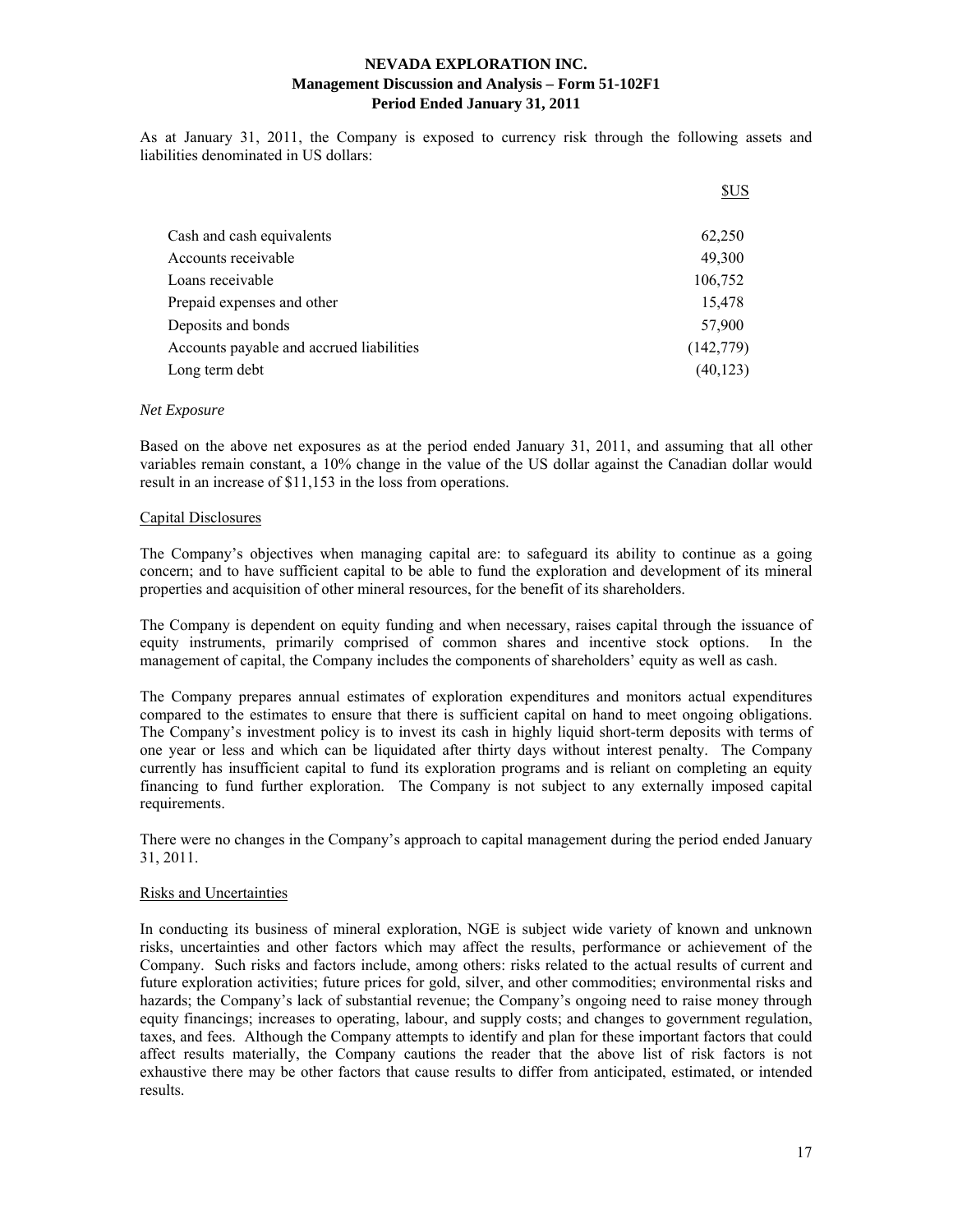Ultimately, there can be no guarantee that the Company will be successful in making an economic mineral discovery.

#### Recent accounting pronouncements

#### *Business Combinations*

In January 2009, the CICA issued Handbook Section 1582, Business Combinations, which replaces the existing standards. This section establishes the standards for the accounting of business combinations, and states that all assets and liabilities of an acquired business will be recorded at fair value. Estimated obligations for contingent considerations and contingencies will also be recorded at fair value at the acquisition date. The standard also states that acquisition-related costs will be expensed as incurred and that restructuring charges will be expensed in the periods after the acquisition date. This standard is equivalent to the International Financial Reporting Standards on business combinations. This standard is applied prospectively to business combinations with acquisition dates on or after January 1, 2011. Earlier adoption is permitted. The Company is currently evaluating the impact of adopting this standard on its consolidated financial statements.

#### *Consolidated Financial Statements*

In January 2009, the CICA issued Handbook Section 1601, consolidated financial statements, which replaces the existing standards. This section establishes the standards for preparing consolidated financial statements and is effective for interim and annual consolidated financial statements beginning on or after January 1, 2011. The Company is currently evaluating the impact of adopting this standard on its consolidated financial statements.

#### International financial reporting standards ("IFRS")

In February 2008, the AcSB announced that 2011 is the changeover date for publicly-listed companies to use IFRS, replacing Canada's own GAAP. The date is for interim and annual financial statements relating to fiscal years beginning on or after January 1, 2011. The transition date of January 1, 2011 will require the restatement for comparative purposes of amounts reported by the Company for the year ended April 30, 2011.

### Conversion to IFRS

The Company is currently examining the transition options and policy choices presented under IFRS and evaluating the impact on the future financial statements of the Company. Many of the differences identified between IFRS and Canadian GAAP are not expected to have material impact on the reported results and financial position. However, there may be changes as a result of IFRS' accounting principles and provisions for first time adoptions. The Company has not yet determined the full accounting effects of adopting IFRS, since some key accounting policy alternatives and implementation decisions are still being evaluated.

### *First-time adoption of IFRS*

IFRS 1, "First-Time Adoption of International Financial Reporting Standards" ("IFRS 1"), provides entities adopting IFRS for the first time with a number of optional exemptions and mandatory exceptions, in certain areas, to the general requirement for full retrospective application of IFRS. The Company will need to analyze the various accounting policy choices available and will implement those determined to be most appropriate in the circumstances. The Company expects that key IFRS 1 exemption decisions will be approved by senior management during 2011.